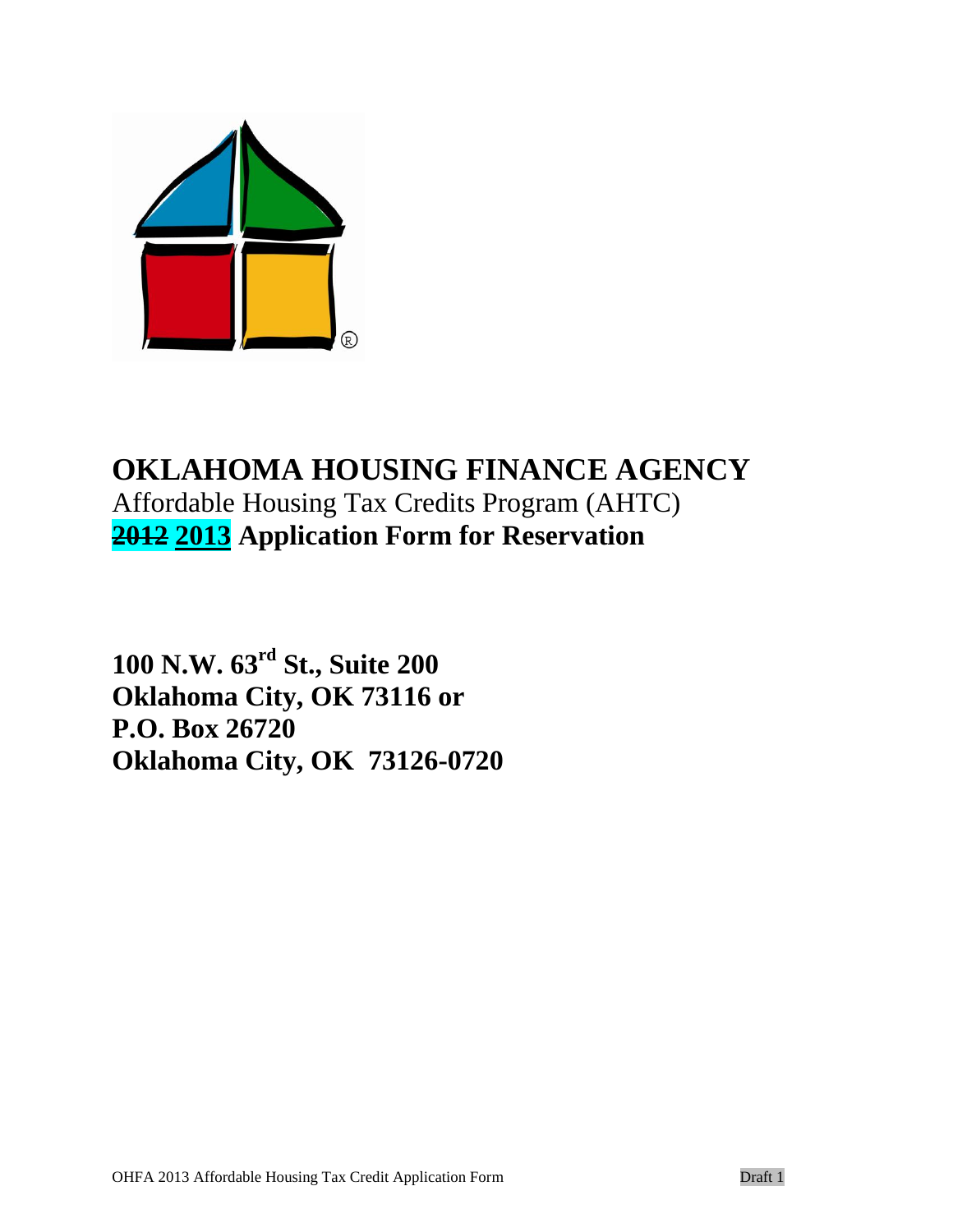# **AHTC Program Application Summary**

| <b>Development Name:</b>                                                                                                                                                                         |
|--------------------------------------------------------------------------------------------------------------------------------------------------------------------------------------------------|
| Address:                                                                                                                                                                                         |
| Location, town:                                                                                                                                                                                  |
| County:                                                                                                                                                                                          |
| Ownership Entity:                                                                                                                                                                                |
| <b>Managing General Partner:</b>                                                                                                                                                                 |
| <b>Management Agent:</b>                                                                                                                                                                         |
| For-Profit<br>Nonprofit<br>Applicant entity (check one):                                                                                                                                         |
| Funding sources: (check all that apply):<br><b>HOME</b><br>Multi-Family Bond Financing<br><b>HTF</b><br>Linked Deposit<br>RHS Loan<br><b>Bond Financing</b><br><b>Conventional Loan</b><br>Other |
| Project Base Subsidy (check one):<br>(identify source and # of<br>No<br>Yes  <br>units)                                                                                                          |
| Project Type (check one): Family $\Box$ Elderly $\Box$ Other $\Box$ (identify)                                                                                                                   |
| Construction Type (check all that apply): New $\Box$<br>Rehab $\Box$<br>Acq/Rehab<br>One Story $\Box$<br>Townhouse<br>Multi-Story $\Box$<br>Garden                                               |
| Minimum Set-Aside (to be reflected on the 8609's) (check one):<br>20% of the units at 50% of the Area Median Gross Income<br>40% of the units at 60% of the Area Median Gross Income             |
| Targeted Set-Asides (indicate number of units):<br>units at 50% of AMGI contact total proposed units compared units                                                                              |
| restricted<br>units at 60% of AMGI contact total proposed buildings contact to the units<br>unrestricted (market)                                                                                |
| Unit Mix:                                                                                                                                                                                        |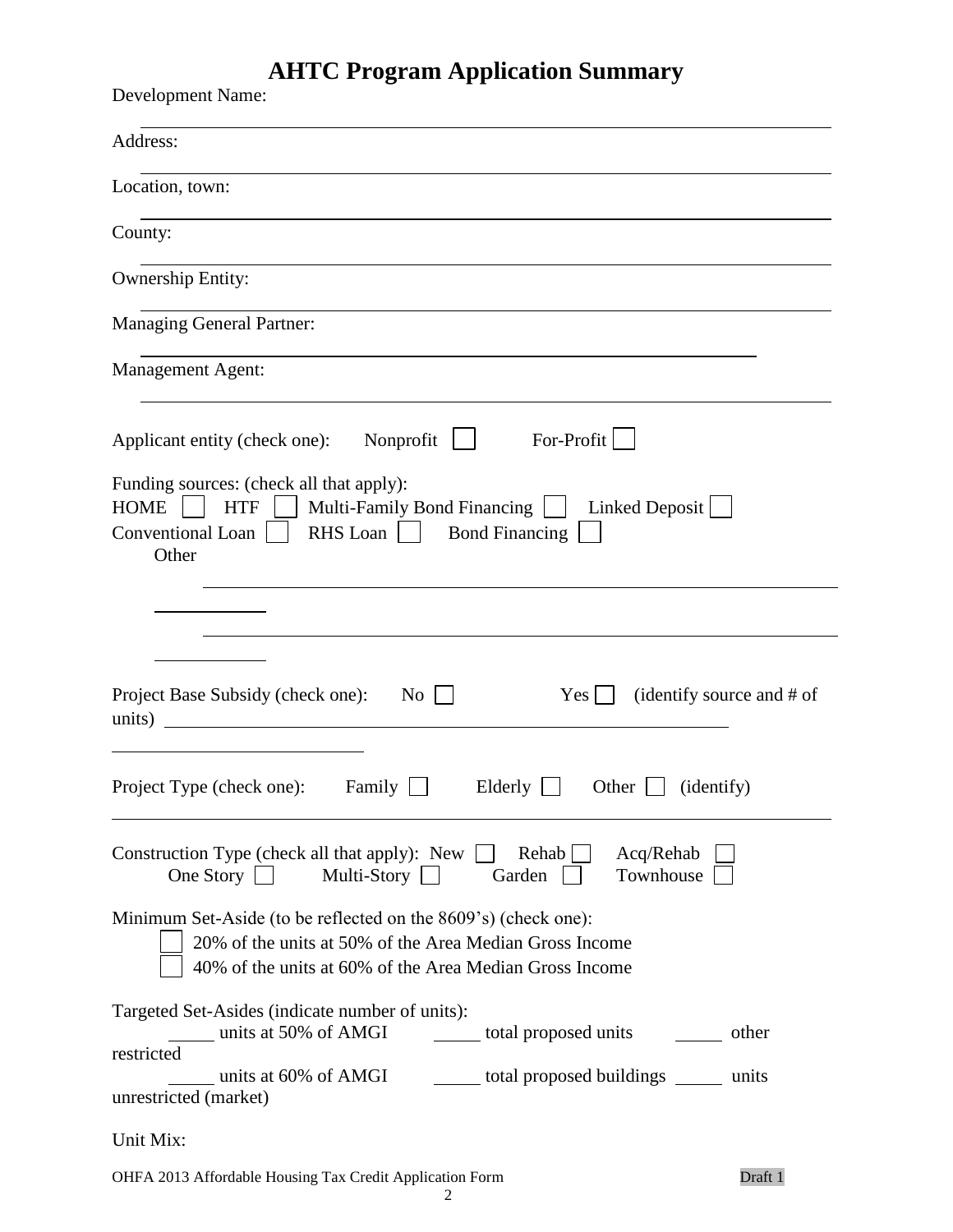| Number of<br><b>Bedrooms</b> | <b>Number of</b><br>units | <b>Net Rent</b> | <b>Utility</b><br><b>Allowance</b> | <b>Gross Rent</b> |
|------------------------------|---------------------------|-----------------|------------------------------------|-------------------|
|                              |                           |                 |                                    |                   |
|                              |                           |                 |                                    |                   |
|                              |                           |                 |                                    |                   |
|                              |                           |                 |                                    |                   |
|                              |                           |                 |                                    |                   |

\_\_\_\_\_\_\_\_\_\_\_\_\_\_\_\_\_\_\_\_\_\_\_\_\_\_\_\_ \_\_\_\_\_\_\_\_\_\_\_\_\_\_\_\_\_\_\_\_\_\_

Owner Signature Date

NOTE:It is the applicant's responsibility to confirm with OHFA that the application submitted is the current one in use.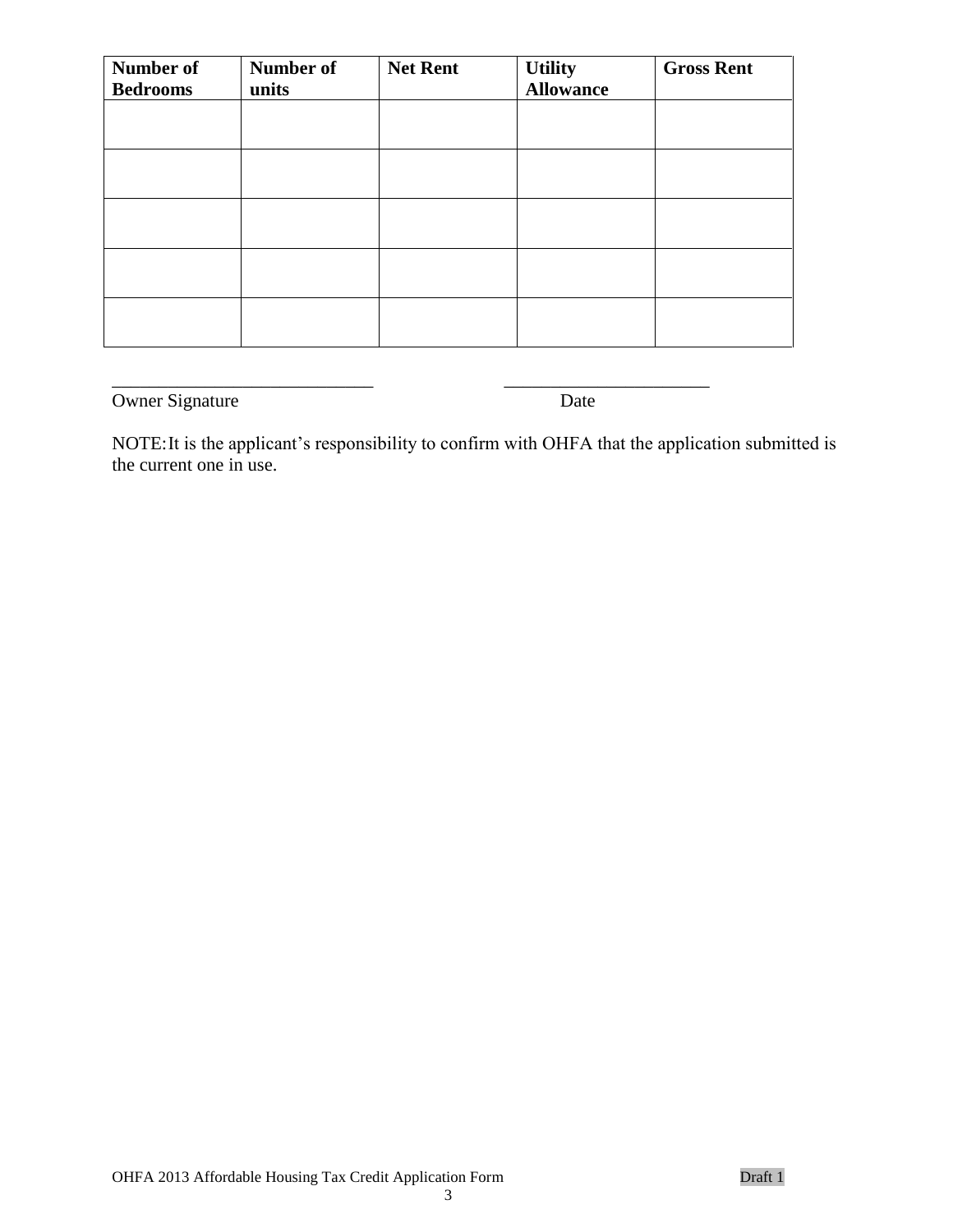# **DOCUMENT & TAB REQUIREMNTS FORMAT**

**In order to facilitate your Application's review, organize your Application and its required supporting documentation by submitting them in a three-ring binder. All pages are to be numbered sequentially within each tab. Handwritten numbering is acceptable.** 

**Check box to indicate completion.**

## **TAB #**

| <b>AHTC Program Application Summary and Application</b>                                                                                                       |    |
|---------------------------------------------------------------------------------------------------------------------------------------------------------------|----|
| <b>Source and Documentation of Utility Allowance, Project-Based</b><br>Rent Approval (if applicable), and National Non-Metro Documentation<br>(if applicable) |    |
| <b>Construction Cost Breakdown</b>                                                                                                                            |    |
| <b>15-Year Pro Forma</b>                                                                                                                                      | 3  |
| Letters of Credit/Funding Commitments for All Funding Sources,<br><b>Including Construction &amp; Permanent</b>                                               |    |
| <b>Syndication Commitment/Letter of Intent</b>                                                                                                                |    |
| <b>Location Map</b>                                                                                                                                           |    |
| <b>Notice Requirements</b>                                                                                                                                    |    |
| <b>Market Study</b>                                                                                                                                           |    |
| <b>Nonprofit Documentation (if applicable)</b>                                                                                                                |    |
| <b>Resolution of Support</b>                                                                                                                                  | 8  |
| <b>Capacity and Prior Performance Documentation and Identity</b><br>of Interest                                                                               | 89 |
| <b>Resolution of Support</b>                                                                                                                                  | Q  |
| <b>Acquisition Credits/Ten-Year Holding Requirement (if applicable)</b>                                                                                       | 10 |
| Readiness To Proceed – Site Control, Preliminary Plans, and Zoning                                                                                            | 11 |
| <b>Certification for Section 42 Leasing Language</b>                                                                                                          |    |
| <b>Certification for Development Services</b>                                                                                                                 | 12 |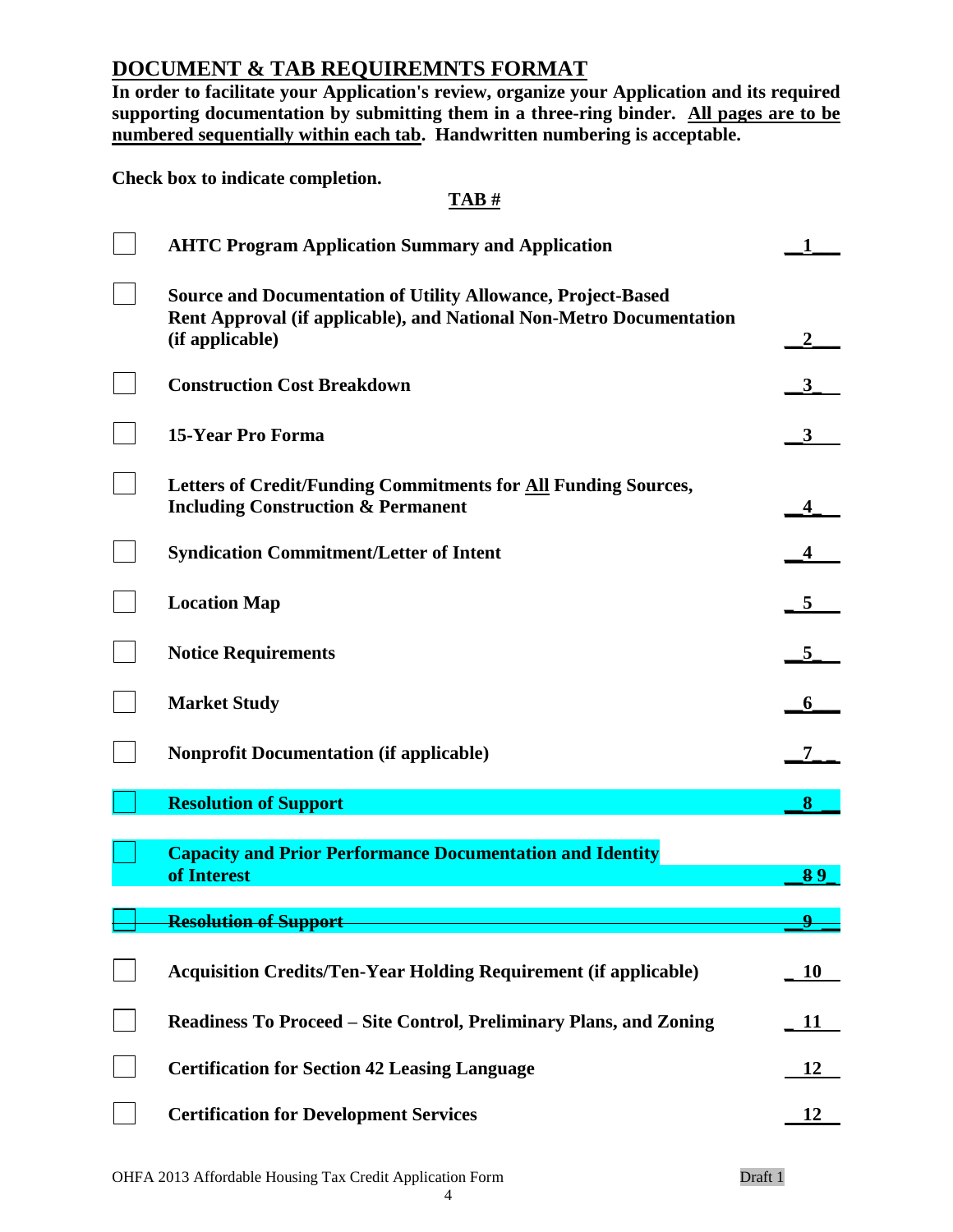| <b>Certification on Acceptance of Referrals From the Local PHA/OHFA</b> | 12 |
|-------------------------------------------------------------------------|----|
| Capital Needs Assessment & C.N.A Certification (if applicable)          | 13 |
| <b>Certification for Development Amenities</b>                          | 14 |
| <b>Development Amenities Waiver for Rehab Projects (if applicable)</b>  | 14 |
| <b>EVALUATION AND RATING CRITERIA REVIEW</b>                            |    |
| <b>Applicant's Self Score Sheet &amp; Certification</b>                 | 15 |
| <b>Income Targeting</b>                                                 | 15 |
| <b>Term of Affordability</b>                                            | 15 |
| <b>Tenant/Special Needs Populations</b>                                 | 15 |
| <b>Development Location and Housing Characteristics</b>                 | 16 |
| <b>Incentivizing Expanded Distribution of Housing Credit Funds</b>      | 16 |
| <b>Development Leverage</b>                                             | 17 |
| <b>Community Support</b>                                                | 18 |
| <b>Development Team Experience</b>                                      | 19 |
| <b>Management Experience</b>                                            | 20 |
| <b>Tenant Populations of Individuals With Children</b>                  | 21 |
| <b>Tenant Populations of Elderly Individuals</b>                        | 21 |
| <b>Tenant Ownership</b>                                                 | 22 |
| <b>Preservation of Affordable Housing Developments</b>                  | 23 |
| <b>Energy Efficiency</b>                                                | 24 |
| <b>Historic Nature</b>                                                  | 25 |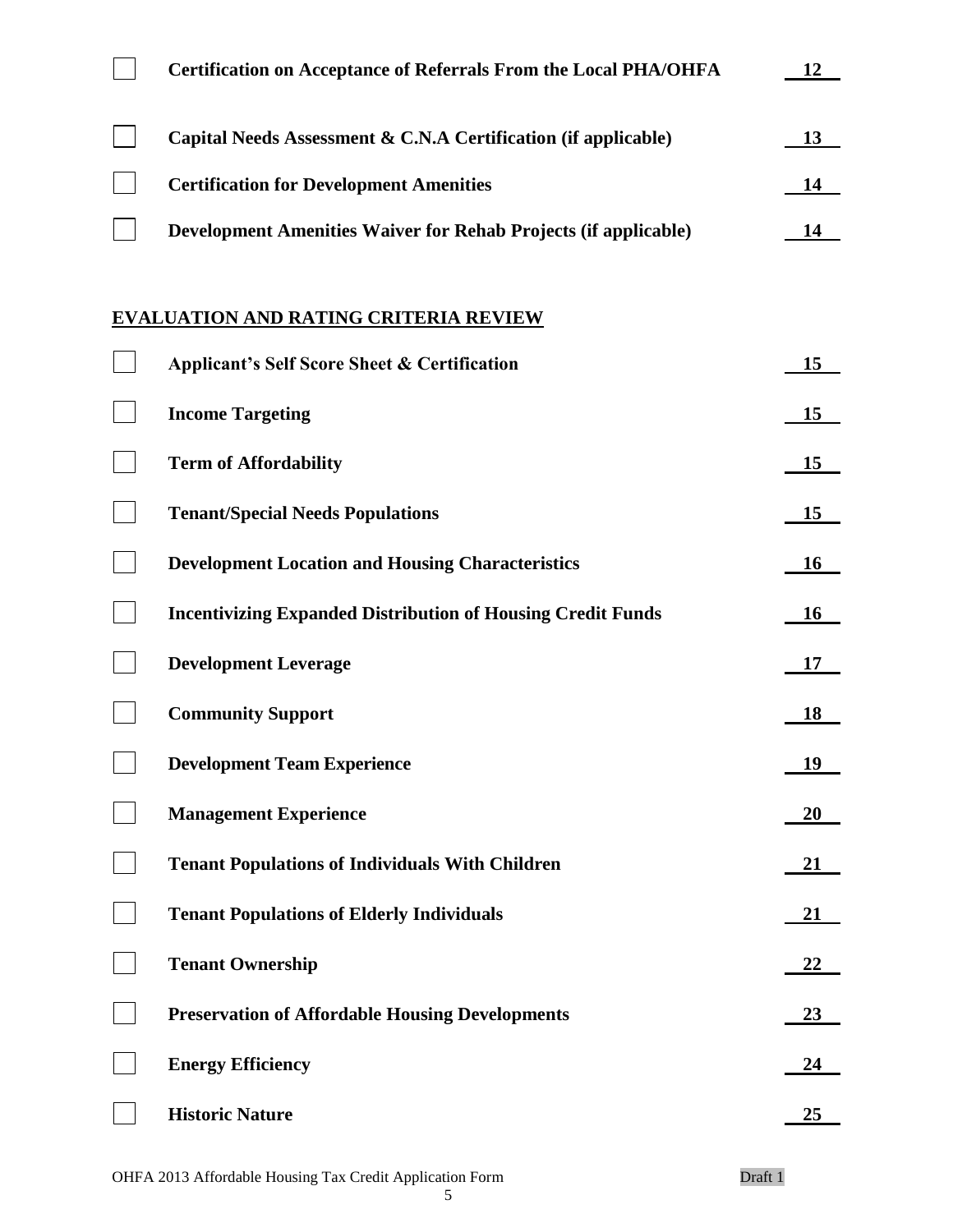## **OKLAHOMA HOUSING FINANCE AGENGY 2012 2013 AFFORDABLE HOUSING TAX CREDIT APPLICATION FOR RESERVATION**

The Applicant must fill out *ALL* applicable parts of the Application form *FULLY* and include *ALL* documents and supplementary materials required. *ALL blanks must be typed and filled <u>out completely.</u>* If a section is not applicable, then mark it as such.

## **I. GENERAL DEVELOPMENT INFORMATION**

|    | A. Development Name                                                                                                                                                                                                                                                                                                                     |                              |  |  |  |  |
|----|-----------------------------------------------------------------------------------------------------------------------------------------------------------------------------------------------------------------------------------------------------------------------------------------------------------------------------------------|------------------------------|--|--|--|--|
|    | Site Address                                                                                                                                                                                                                                                                                                                            |                              |  |  |  |  |
|    |                                                                                                                                                                                                                                                                                                                                         |                              |  |  |  |  |
|    | Allocation Year _____________ Application Cycle                                                                                                                                                                                                                                                                                         |                              |  |  |  |  |
|    | Is this part of a multi-phase Development? $ $ $ $ Yes<br>No                                                                                                                                                                                                                                                                            |                              |  |  |  |  |
|    | Are you purchasing land from a related party?<br>$ $ Yes<br>N <sub>o</sub>                                                                                                                                                                                                                                                              |                              |  |  |  |  |
|    | $\mathbb{S}$<br>B. Amount of Annual Credit Requested                                                                                                                                                                                                                                                                                    | (From Part XIV)              |  |  |  |  |
|    | Rural 515 $\vert$<br>Check all applicable Set-asides: Nonprofit<br>General Pool<br>Elderly                                                                                                                                                                                                                                              | Other Rural                  |  |  |  |  |
| C. | Type of Development Proposed (check all that apply)<br>New Construction<br>Rehabilitation<br>Rehabilitation and Acquisition with units occupied or suitable for occupancy on acquisition date.<br>Rehabilitation and Acquisition with units occupied or suitable for occupancy upon completion of<br>the rehabilitation.<br>Acquisition |                              |  |  |  |  |
|    | D. If this is a Rehab project is it a past/current Tax Credit property?                                                                                                                                                                                                                                                                 | N/A<br>Yes<br>N <sub>o</sub> |  |  |  |  |
|    | If yes, Explain and provide previous file number and end date of compliance period:                                                                                                                                                                                                                                                     |                              |  |  |  |  |
|    |                                                                                                                                                                                                                                                                                                                                         |                              |  |  |  |  |
|    | E. Is this a USDA Rural Development (515, 538, or other) Development?                                                                                                                                                                                                                                                                   | Yes<br>N <sub>0</sub>        |  |  |  |  |
|    | F. Is this Development using HOME funding?                                                                                                                                                                                                                                                                                              | Yes<br>N <sub>o</sub>        |  |  |  |  |
|    | G. Is this Development using Tax Exempt Bond financing?<br>(If "yes" it must be at least 50% of aggregate basis)                                                                                                                                                                                                                        | N <sub>o</sub><br>Yes        |  |  |  |  |
|    | H. Minimum Low-income Threshold for Credit eligibility (check one)                                                                                                                                                                                                                                                                      |                              |  |  |  |  |
|    | 20% of the units serving households at 50% of the <b>area median Area Median Income</b>                                                                                                                                                                                                                                                 |                              |  |  |  |  |
|    | OHFA 2013 Affordable Housing Tax Credit Application Form                                                                                                                                                                                                                                                                                | Draft 1                      |  |  |  |  |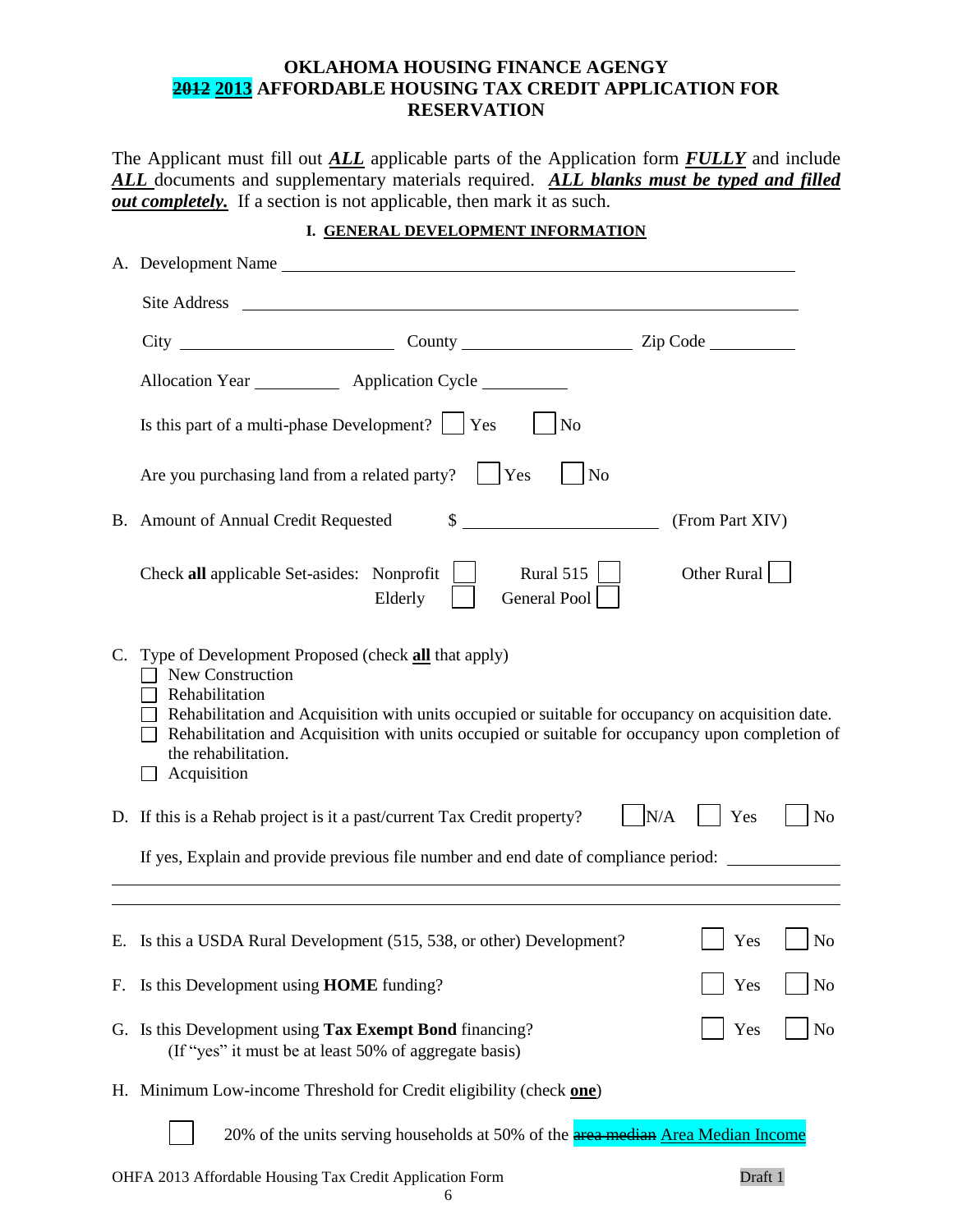40% of the units serving households at 60% of the **area median Area Median Income** 

I. Low-Income Compliance Period This Development will remain low-income with occupancy described above for \_\_\_\_\_\_ (up to 40) years.

| J. | <b>Total Low-income Targeting</b><br>$\frac{(\#)}{(\#)}$ (%) of the Low-Income Units will serve households at ___% of the Area Median Income                                                                                                                                                                                            |
|----|-----------------------------------------------------------------------------------------------------------------------------------------------------------------------------------------------------------------------------------------------------------------------------------------------------------------------------------------|
|    | $\frac{(\%)}{0}$ of the Low-Income Units will serve households at $\_\_\%$ of the Area Median Income<br>(# )                                                                                                                                                                                                                            |
|    | $\frac{(\%)}{(\%)}$ of the Low-Income Units will serve households at ___% of the Area Median Income<br>$^{(#)}$                                                                                                                                                                                                                         |
| K. | Total number of Buildings with residential units ________<br><b>Total number of Buildings</b>                                                                                                                                                                                                                                           |
| L. | Multifamily<br><b>Single Family</b><br>Type of Housing:                                                                                                                                                                                                                                                                                 |
|    | M. Type of Units<br>Townhomes<br>Semi-Detached<br>Detached<br>Apartments<br><b>SRO</b><br>Manufactured<br>Other and the contract of the contract of the contract of the contract of the contract of the contract of the contract of the contract of the contract of the contract of the contract of the contract of the contract of the |
|    | N. Number of Floors in the Tallest Building _____; Elevator Construction?<br>N <sub>o</sub><br>$ $ Yes                                                                                                                                                                                                                                  |
|    | O. Targeting of Units (Indicate type and % of units) - can total more than 100%<br>Elderly __________ AIDS/HIV _________ Disabled<br>Family                                                                                                                                                                                             |
|    | P. Is this Development located in a Metropolitan Statistical Area?     Yes<br>N <sub>o</sub>                                                                                                                                                                                                                                            |
|    | Q. Census Tract Number                                                                                                                                                                                                                                                                                                                  |
|    | R. Does this Development qualify for 130% increase in basis?<br>N <sub>o</sub><br><b>Yes</b>                                                                                                                                                                                                                                            |
|    | If yes, mark the appropriate box. Only one box can be marked.<br><b>Qualified Census Tract</b>   Difficult to Develop Area<br><b>General Adjustment boost</b><br><b>Submit evidence of eligibility for QCT/DDA in Tab# 16</b>                                                                                                           |
|    | S. State Senate District: State House District: Congressional District:                                                                                                                                                                                                                                                                 |
|    | T. Is the site part of an organized plan?<br>Yes<br>No<br>If yes, explain and provide documentation.<br><b>Tab#11</b>                                                                                                                                                                                                                   |
|    | U. Site Control is a <b>requirement</b> for eligibility for a Tax Credit reservation.<br>Is site currently under control?<br>Yes<br>No<br>If yes, control is in the form of: (Include documentation):<br><b>Tab#11</b><br>Option<br>Other (specify)<br>Deed<br>Lease                                                                    |
|    | <b>Expiration Date:</b><br>V. Is site properly zoned?<br>N <sub>o</sub><br>Yes<br>Include documentation from entity providing zoning.<br><u>Tab# 11</u><br>OHFA 2013 Affordable Housing Tax Credit Application Form<br>Draft 1<br>7                                                                                                     |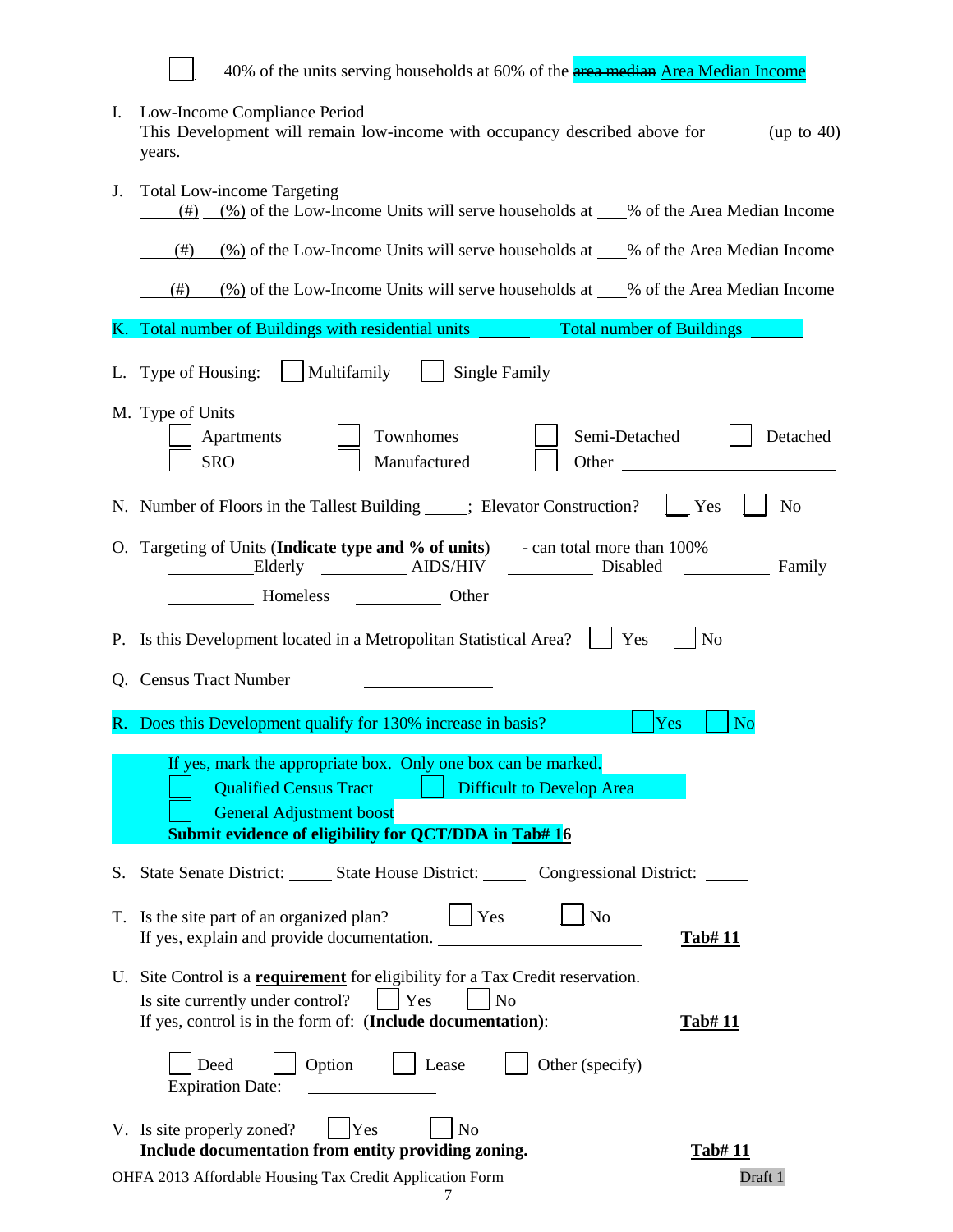|  |                                                                                                     | W. Are all utilities available to and of the appropriate size for the Development? |                                                                                                                                                                                                            | Tab#11            |  |  |  |
|--|-----------------------------------------------------------------------------------------------------|------------------------------------------------------------------------------------|------------------------------------------------------------------------------------------------------------------------------------------------------------------------------------------------------------|-------------------|--|--|--|
|  |                                                                                                     |                                                                                    |                                                                                                                                                                                                            |                   |  |  |  |
|  | No If no, provide explanation, including dates, when all utilities will be available.<br>$Yes \mid$ |                                                                                    |                                                                                                                                                                                                            |                   |  |  |  |
|  |                                                                                                     |                                                                                    |                                                                                                                                                                                                            |                   |  |  |  |
|  |                                                                                                     |                                                                                    |                                                                                                                                                                                                            |                   |  |  |  |
|  |                                                                                                     |                                                                                    |                                                                                                                                                                                                            |                   |  |  |  |
|  |                                                                                                     |                                                                                    |                                                                                                                                                                                                            |                   |  |  |  |
|  |                                                                                                     | X. Legal description of the property as identified in the Site Control document.   |                                                                                                                                                                                                            |                   |  |  |  |
|  |                                                                                                     |                                                                                    |                                                                                                                                                                                                            |                   |  |  |  |
|  |                                                                                                     |                                                                                    |                                                                                                                                                                                                            |                   |  |  |  |
|  |                                                                                                     |                                                                                    |                                                                                                                                                                                                            |                   |  |  |  |
|  |                                                                                                     |                                                                                    |                                                                                                                                                                                                            |                   |  |  |  |
|  |                                                                                                     |                                                                                    | Y. If Development includes acquiring Buildings, Buildings acquired or to be acquired from:                                                                                                                 |                   |  |  |  |
|  |                                                                                                     | <b>Related Party</b>                                                               | <b>Unrelated Party</b>                                                                                                                                                                                     |                   |  |  |  |
|  |                                                                                                     |                                                                                    |                                                                                                                                                                                                            |                   |  |  |  |
|  |                                                                                                     |                                                                                    | Z. List below, by Building address, the date the Building(s) was/were last Placed-In-Service, date the<br>Building was or will be acquired, and the number of years between the date the Building was last |                   |  |  |  |
|  |                                                                                                     |                                                                                    | Placed-In-Service and date of acquisition. If applicable, Applicant must submit evidence of approved                                                                                                       |                   |  |  |  |
|  | waiver of ten-year rule by a letter ruling from the IRS. Attorney's opinion must be submitted if    |                                                                                    |                                                                                                                                                                                                            |                   |  |  |  |
|  |                                                                                                     | Building(s) is to be included in Eligible Basis.                                   |                                                                                                                                                                                                            |                   |  |  |  |
|  | <b>Building Address</b>                                                                             | <b>Last Placed-In-Service</b>                                                      | <b>Acquisition Date</b>                                                                                                                                                                                    | # Years since PIS |  |  |  |
|  |                                                                                                     | Date                                                                               |                                                                                                                                                                                                            |                   |  |  |  |
|  |                                                                                                     |                                                                                    |                                                                                                                                                                                                            |                   |  |  |  |
|  |                                                                                                     |                                                                                    |                                                                                                                                                                                                            |                   |  |  |  |
|  |                                                                                                     |                                                                                    |                                                                                                                                                                                                            |                   |  |  |  |
|  |                                                                                                     |                                                                                    |                                                                                                                                                                                                            |                   |  |  |  |
|  |                                                                                                     |                                                                                    |                                                                                                                                                                                                            |                   |  |  |  |
|  |                                                                                                     |                                                                                    |                                                                                                                                                                                                            |                   |  |  |  |
|  |                                                                                                     |                                                                                    |                                                                                                                                                                                                            |                   |  |  |  |
|  |                                                                                                     |                                                                                    |                                                                                                                                                                                                            |                   |  |  |  |
|  |                                                                                                     |                                                                                    |                                                                                                                                                                                                            |                   |  |  |  |
|  |                                                                                                     |                                                                                    |                                                                                                                                                                                                            |                   |  |  |  |
|  |                                                                                                     |                                                                                    |                                                                                                                                                                                                            |                   |  |  |  |

#### **WHEN IS THE ACQUISITION PLACED-IN-SERVICE?**

- **IF HABITABLE, THE DATE THE BUILDING IS "READY AND AVAILABLE" FOR ITS SPECIFICALLY DESIGNED FUNCTION.**
- **IF** *NOT* **HABITABLE, THE PLACED-IN-SERVICE DATE WILL BE THE SAME AS THE REHAB PLACED-IN-SERVICE DATE, WHEN THE BUILDING IS HABITABLE.**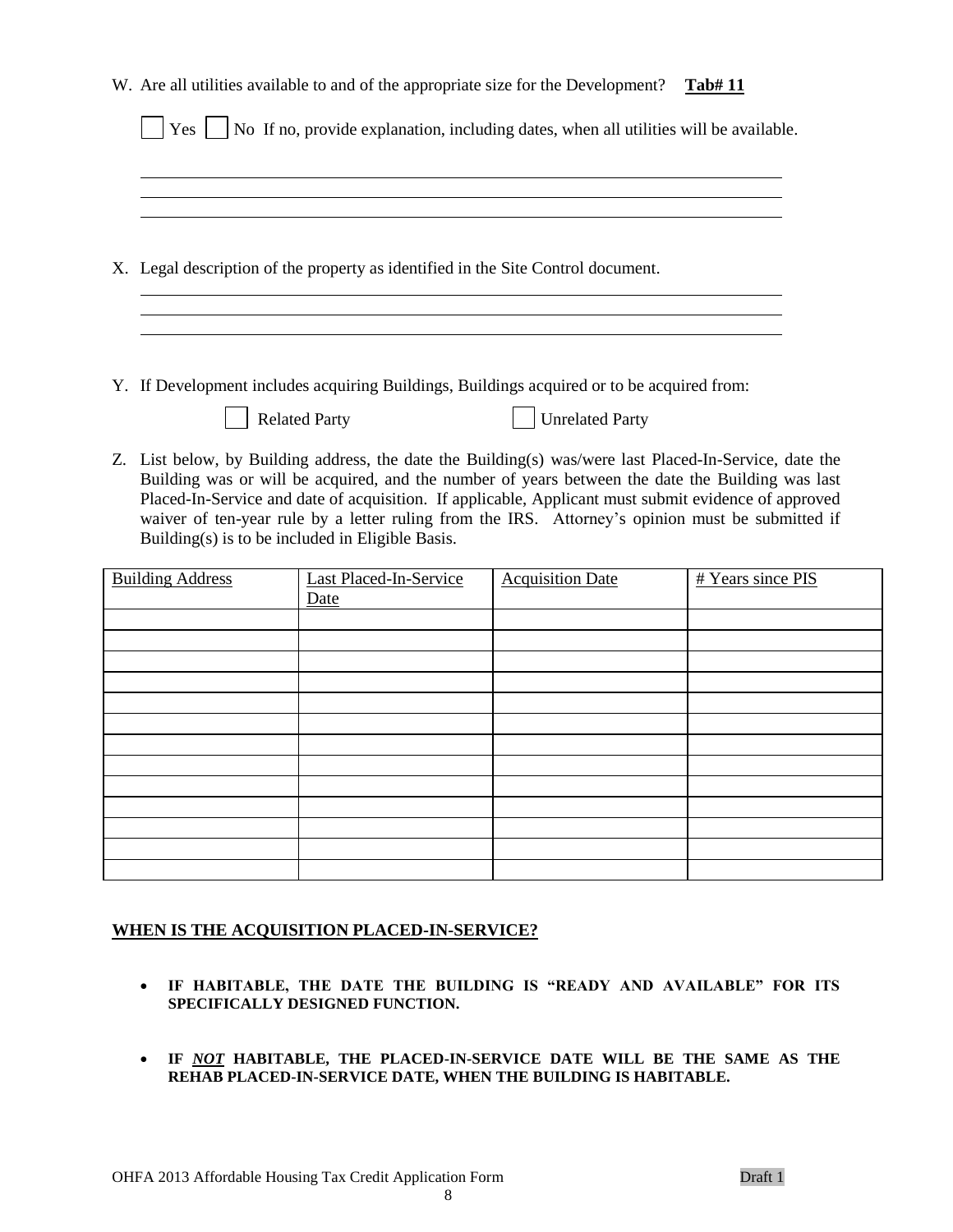## **II. OWNER/APPLICANT INFORMATION**

| Street Address <u>and a street of the street and the street and the street and the street and the street and the street and the street and the street and the street and the street and the street and the street and the street</u> |                                                                                              |                                                           |
|--------------------------------------------------------------------------------------------------------------------------------------------------------------------------------------------------------------------------------------|----------------------------------------------------------------------------------------------|-----------------------------------------------------------|
|                                                                                                                                                                                                                                      |                                                                                              | $\mathsf{Zip} \ \mathsf{Code} \ \underline{\hspace{2cm}}$ |
| Phone $($ ) Fax $($ )<br>E-mail Learner and Learner and Learner and Learner and Learner and Learner and Learner and Learner and Learner                                                                                              |                                                                                              |                                                           |
| Taxpayer I.D. (Owner)                                                                                                                                                                                                                |                                                                                              |                                                           |
|                                                                                                                                                                                                                                      |                                                                                              |                                                           |
|                                                                                                                                                                                                                                      |                                                                                              |                                                           |
|                                                                                                                                                                                                                                      |                                                                                              | $\mathsf{Zip} \ \mathsf{Code} \ \underline{\hspace{2cm}}$ |
| Contact Person (name, title) Fax ()                                                                                                                                                                                                  |                                                                                              |                                                           |
| Type of Ownership:<br>General Partnership<br><b>Limited Partnership</b><br>Limited Liability Co<br>Corporation<br>Individual                                                                                                         | Nonprofit Corporation<br><b>Local Government</b><br>Housing Agency<br>$\Box$ Other (specify) |                                                           |
| <b>Legal Status of Owner</b>                                                                                                                                                                                                         |                                                                                              |                                                           |
| Incorporated                                                                                                                                                                                                                         | Registered                                                                                   | Chartered                                                 |
| Nonprofit Status of Owner                                                                                                                                                                                                            |                                                                                              |                                                           |
|                                                                                                                                                                                                                                      | $501(c)$ (4)                                                                                 | 501(a) Exemption                                          |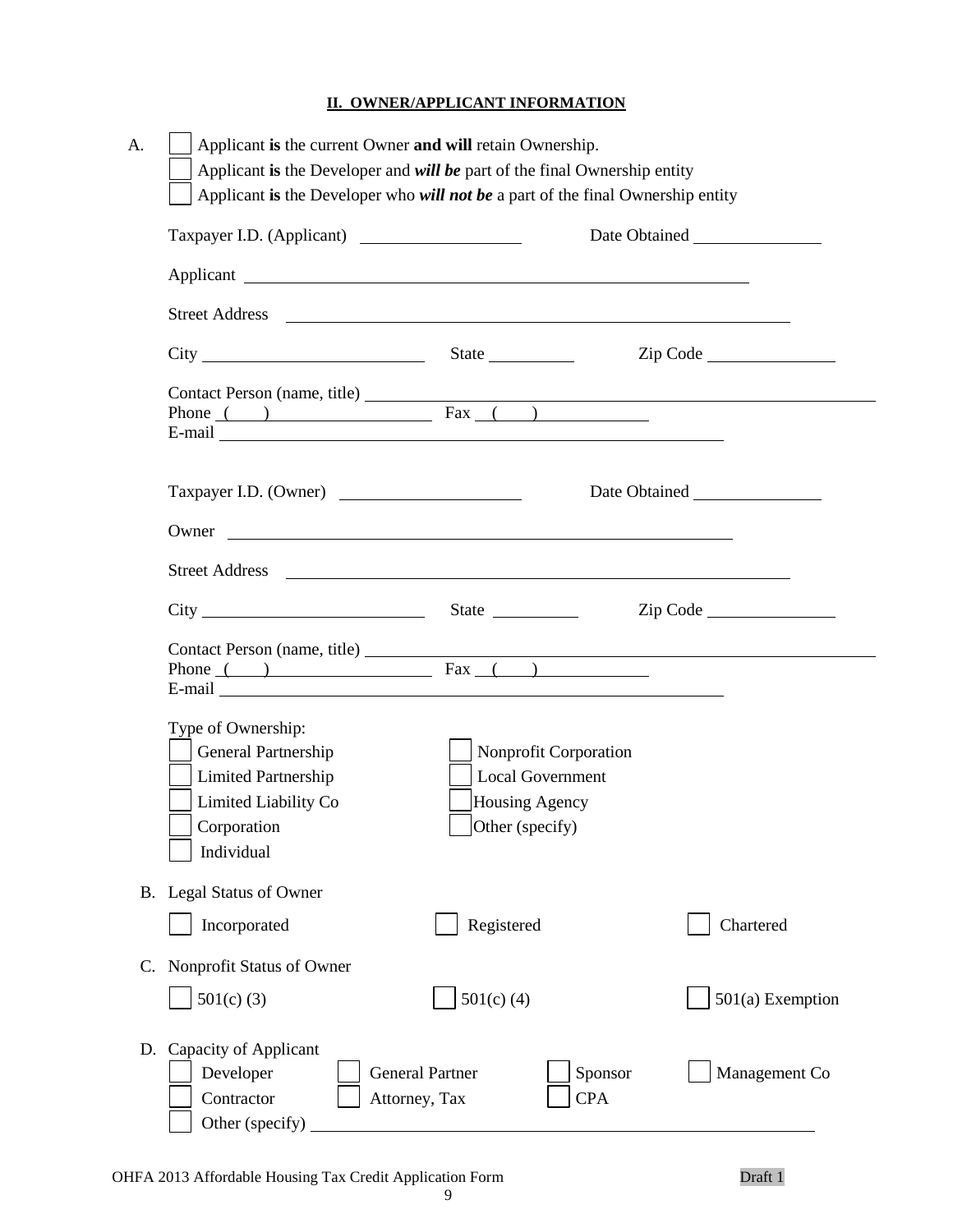E. Contact Person during Application Process:

| Name                                      | Title $\overline{\phantom{a}1}$ |  |
|-------------------------------------------|---------------------------------|--|
|                                           |                                 |  |
|                                           |                                 |  |
|                                           |                                 |  |
| Phone $\qquad)$                           | $\text{Fax}$ ( )                |  |
| Capacity (i.e. sponsor, consultant, etc.) |                                 |  |
|                                           |                                 |  |
|                                           |                                 |  |

This person(s) will be designated as the contact respecting all issues concerning this Application. \* It is the responsibility of the Applicant to notify OHFA of any changes in the contact person. This notification should be sent in writing to the Housing Development Team as soon as the change occurs.

#### **III. CONTACT INFORMATION**

#### A. Detailed contact information: **Please do not list any personal Social Security Numbers.**

| Developer                                                                                                                                                                                                                            |                  |
|--------------------------------------------------------------------------------------------------------------------------------------------------------------------------------------------------------------------------------------|------------------|
|                                                                                                                                                                                                                                      |                  |
| Address                                                                                                                                                                                                                              |                  |
| City, State, Zip                                                                                                                                                                                                                     |                  |
| Phone $($ $)$                                                                                                                                                                                                                        | $\text{Fax}$ ( ) |
|                                                                                                                                                                                                                                      |                  |
|                                                                                                                                                                                                                                      |                  |
|                                                                                                                                                                                                                                      |                  |
|                                                                                                                                                                                                                                      |                  |
| Address and the contract of the contract of the contract of the contract of the contract of the contract of the contract of the contract of the contract of the contract of the contract of the contract of the contract of th       |                  |
|                                                                                                                                                                                                                                      |                  |
|                                                                                                                                                                                                                                      |                  |
| Email: <u>and the contract of the contract of the contract of the contract of the contract of the contract of the contract of the contract of the contract of the contract of the contract of the contract of the contract of th</u> |                  |
| Contractor Contractor                                                                                                                                                                                                                | Tax Id $#$       |
|                                                                                                                                                                                                                                      |                  |
|                                                                                                                                                                                                                                      |                  |
| City, State, Zip                                                                                                                                                                                                                     |                  |
| Phone $($ $)$                                                                                                                                                                                                                        | $\text{Fax}$ ( ) |
|                                                                                                                                                                                                                                      |                  |
| Management Company Tax Id #                                                                                                                                                                                                          |                  |
|                                                                                                                                                                                                                                      |                  |
| Address and the contract of the contract of the contract of the contract of the contract of the contract of the contract of the contract of the contract of the contract of the contract of the contract of the contract of th       |                  |
| City, State, Zip                                                                                                                                                                                                                     |                  |
| Phone $($ $)$                                                                                                                                                                                                                        | $\text{Fax}$ ( ) |
|                                                                                                                                                                                                                                      |                  |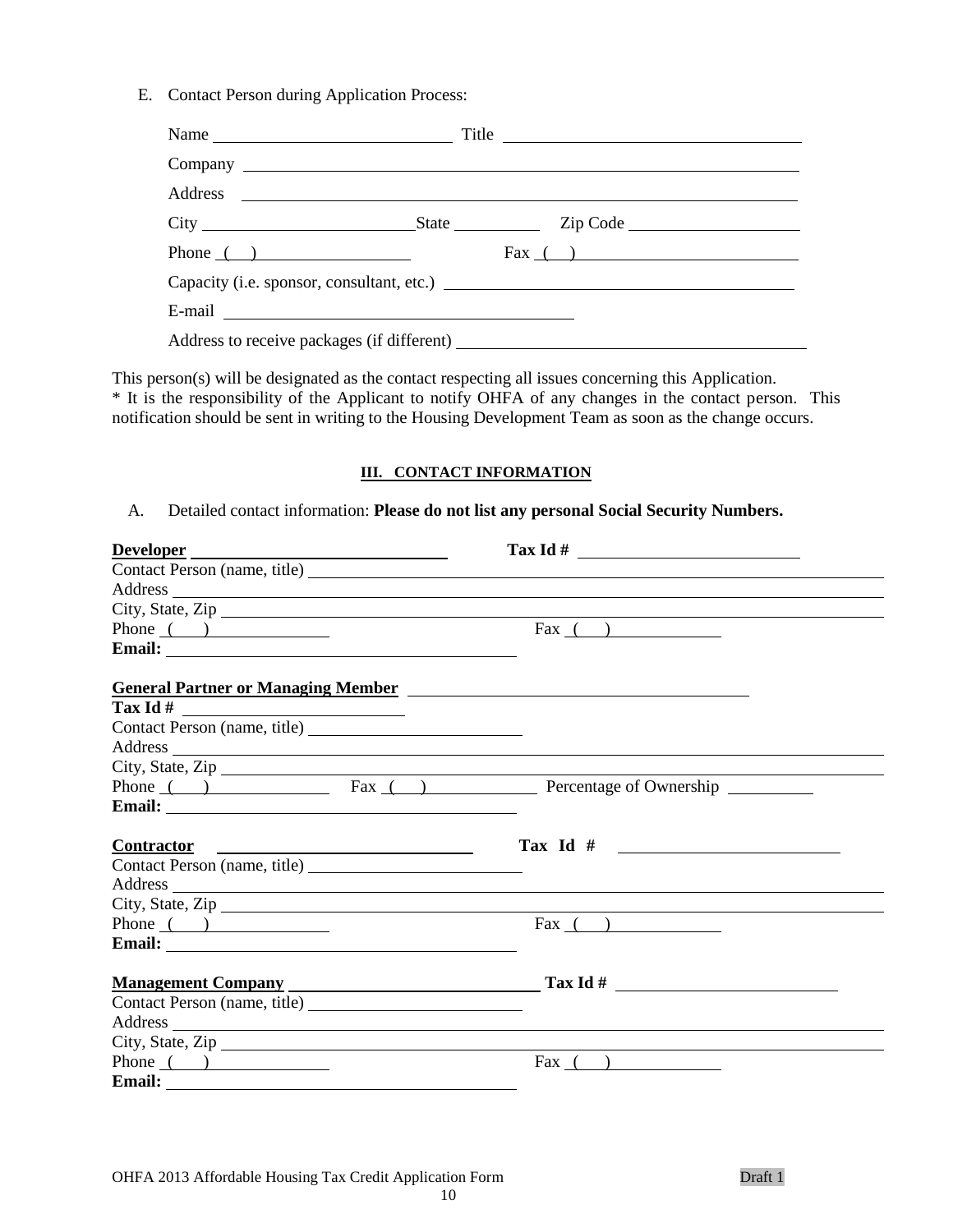| <b>Nonprofit Participant</b>                                                                                                                                                                                                   |                                                                                                                                                                                                                                |
|--------------------------------------------------------------------------------------------------------------------------------------------------------------------------------------------------------------------------------|--------------------------------------------------------------------------------------------------------------------------------------------------------------------------------------------------------------------------------|
|                                                                                                                                                                                                                                | $Organization$ $Tax Id#$                                                                                                                                                                                                       |
|                                                                                                                                                                                                                                |                                                                                                                                                                                                                                |
|                                                                                                                                                                                                                                | Address and the contract of the contract of the contract of the contract of the contract of the contract of the contract of the contract of the contract of the contract of the contract of the contract of the contract of th |
| City, State, Zip                                                                                                                                                                                                               |                                                                                                                                                                                                                                |
|                                                                                                                                                                                                                                | Phone ( ) Fax ( ) Non-Profit Status Non-Profit Status                                                                                                                                                                          |
|                                                                                                                                                                                                                                |                                                                                                                                                                                                                                |
|                                                                                                                                                                                                                                | Consultant/Packager Tax Id #                                                                                                                                                                                                   |
|                                                                                                                                                                                                                                |                                                                                                                                                                                                                                |
|                                                                                                                                                                                                                                | Address and the contract of the contract of the contract of the contract of the contract of the contract of the contract of the contract of the contract of the contract of the contract of the contract of the contract of th |
|                                                                                                                                                                                                                                | City, State, Zip                                                                                                                                                                                                               |
| Phone $($ $)$                                                                                                                                                                                                                  | $\text{Fax}$ ( )                                                                                                                                                                                                               |
|                                                                                                                                                                                                                                |                                                                                                                                                                                                                                |
|                                                                                                                                                                                                                                |                                                                                                                                                                                                                                |
|                                                                                                                                                                                                                                | Attorney<br>Contact Person (name, title) Tax Id #                                                                                                                                                                              |
|                                                                                                                                                                                                                                | Address and the contract of the contract of the contract of the contract of the contract of the contract of the contract of the contract of the contract of the contract of the contract of the contract of the contract of th |
|                                                                                                                                                                                                                                | City, State, Zip                                                                                                                                                                                                               |
| Phone $\qquad \qquad$ $\qquad \qquad$                                                                                                                                                                                          | $\text{Fax}$ ( )                                                                                                                                                                                                               |
|                                                                                                                                                                                                                                |                                                                                                                                                                                                                                |
|                                                                                                                                                                                                                                |                                                                                                                                                                                                                                |
|                                                                                                                                                                                                                                |                                                                                                                                                                                                                                |
|                                                                                                                                                                                                                                | Address and the contract of the contract of the contract of the contract of the contract of the contract of the contract of the contract of the contract of the contract of the contract of the contract of the contract of th |
| City, State, Zip                                                                                                                                                                                                               |                                                                                                                                                                                                                                |
| Phone $($ $)$                                                                                                                                                                                                                  | Fax $( )$                                                                                                                                                                                                                      |
|                                                                                                                                                                                                                                |                                                                                                                                                                                                                                |
| Accountant/Tax Professional 2008 2010 12:00 12:00 12:00 12:00 12:00 12:00 12:00 12:00 12:00 12:00 12:00 12:00                                                                                                                  |                                                                                                                                                                                                                                |
|                                                                                                                                                                                                                                |                                                                                                                                                                                                                                |
|                                                                                                                                                                                                                                |                                                                                                                                                                                                                                |
| Address and the contract of the contract of the contract of the contract of the contract of the contract of the contract of the contract of the contract of the contract of the contract of the contract of the contract of th |                                                                                                                                                                                                                                |
| City, State, Zip                                                                                                                                                                                                               |                                                                                                                                                                                                                                |
| Phone $($ $)$                                                                                                                                                                                                                  | Fax $($ $)$                                                                                                                                                                                                                    |
|                                                                                                                                                                                                                                |                                                                                                                                                                                                                                |
|                                                                                                                                                                                                                                |                                                                                                                                                                                                                                |

Add any other Development Team Member for which points are being claimed. Add additional pages as necessary.

## **For Rehab Projects:**

#### **Current Site Manager** (name)

| Address          |     |  |
|------------------|-----|--|
| City, State, Zip |     |  |
| Phone            | Fax |  |
| Email:           |     |  |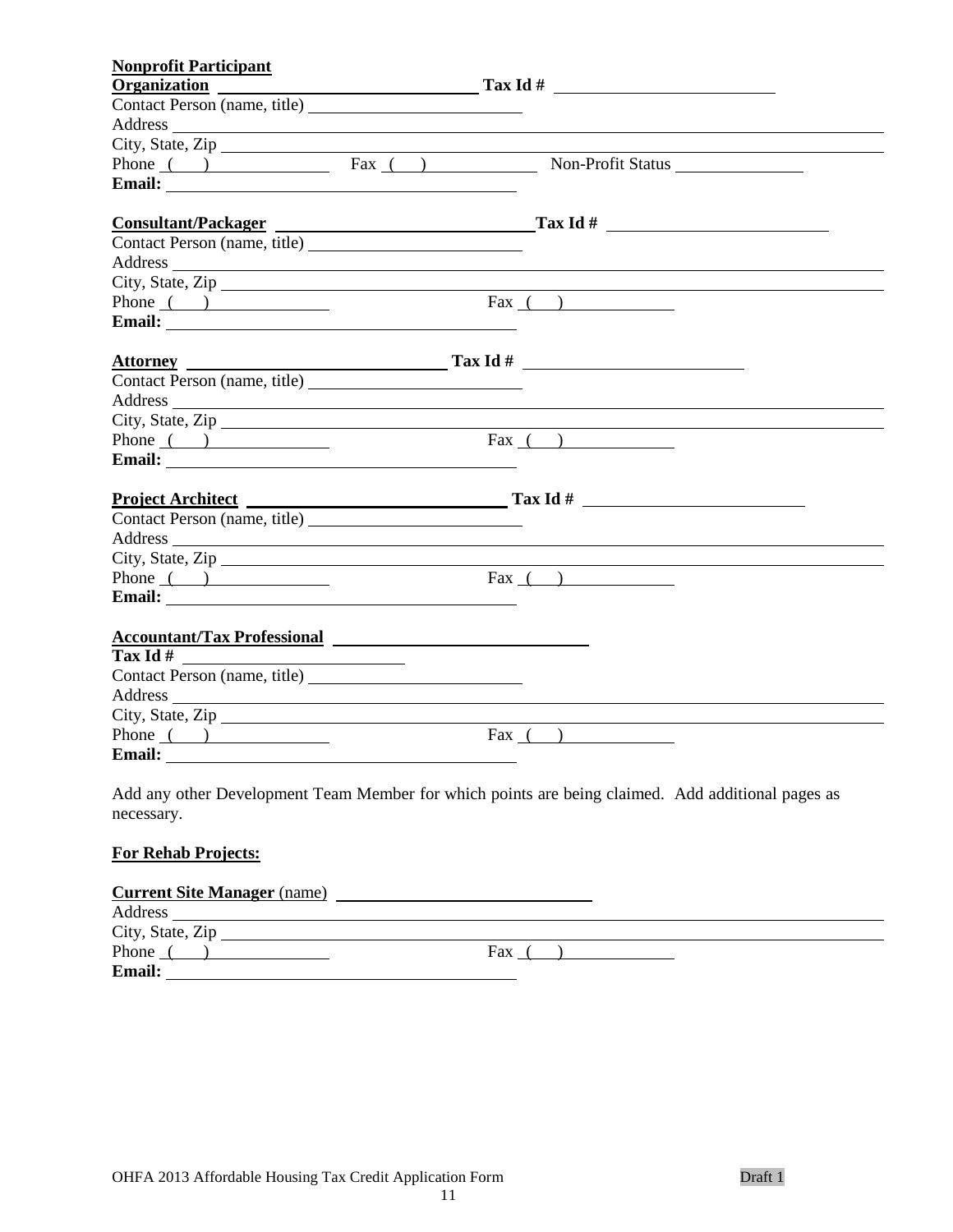#### **IV. APPLICABLE FRACTION DETERMINATION**

**Total Site / Acreage**

|   |                                               |                        | <b>Amount of Square</b> |
|---|-----------------------------------------------|------------------------|-------------------------|
|   |                                               | <b>Number of Units</b> | Footage                 |
| A | <b>Commercial Use -not common</b>             | XXXXXXXXXXXXXXXX       |                         |
| в | <b>Employee or Owner-Occupied Residential</b> |                        |                         |
|   | <b>Units</b>                                  |                        |                         |
| C | <b>Common Use - not including B</b>           | XXXXXXXXXXXXXXXX       |                         |
| D | <b>Low Income Residential Units</b>           |                        |                         |
| Е | Non Low Income (like Market) Residential      |                        |                         |
|   | <b>Units</b>                                  |                        |                         |
| F | Total Residential Units - B+D+E               |                        |                         |
| G | Total of all Buildings - $A + C + F$          |                        |                         |

Divide line D by the sum of lines D and E. Enter the percentages in the spaces provided. Calculate a percentage for each column, units and square footage.

 $\frac{9}{6}$ 

The lower of the two percentages must be used when calculating Credits using the basis method.

| $\bullet$ | <b>LIHTC Units</b><br><b>HOME Units</b><br>Development Based Assisted Units                                                                                                                                                                                                                                                                                                                                                                                                                |                                          |                                                                                                                          |                         |
|-----------|--------------------------------------------------------------------------------------------------------------------------------------------------------------------------------------------------------------------------------------------------------------------------------------------------------------------------------------------------------------------------------------------------------------------------------------------------------------------------------------------|------------------------------------------|--------------------------------------------------------------------------------------------------------------------------|-------------------------|
|           |                                                                                                                                                                                                                                                                                                                                                                                                                                                                                            | (Rents approved by HUD or other issuer?) | Yes                                                                                                                      | N <sub>o</sub>          |
| $\bullet$ |                                                                                                                                                                                                                                                                                                                                                                                                                                                                                            |                                          | <u> The Communication of the Communication</u>                                                                           |                         |
|           |                                                                                                                                                                                                                                                                                                                                                                                                                                                                                            |                                          | V. TENANT UTILITY INFORMATION                                                                                            |                         |
| A.        |                                                                                                                                                                                                                                                                                                                                                                                                                                                                                            |                                          | Indicate which of the following costs (if any) are paid by the tenant                                                    |                         |
|           |                                                                                                                                                                                                                                                                                                                                                                                                                                                                                            |                                          | Heating _______ Hot Water ______ Air Conditioning _____                                                                  | Water                   |
|           |                                                                                                                                                                                                                                                                                                                                                                                                                                                                                            | Cooking Sewer                            | Electricity                                                                                                              | Trash                   |
|           |                                                                                                                                                                                                                                                                                                                                                                                                                                                                                            |                                          | Please specify if utility is gas or electric: ___________________________________<br>Will these be individually metered? |                         |
| <b>B.</b> |                                                                                                                                                                                                                                                                                                                                                                                                                                                                                            | Utility Allowance by bedroom size        |                                                                                                                          |                         |
|           |                                                                                                                                                                                                                                                                                                                                                                                                                                                                                            |                                          | (Identify MF or SF or by square footage of unit if more than one square footage per bedroom size.)                       |                         |
|           |                                                                                                                                                                                                                                                                                                                                                                                                                                                                                            |                                          | 0 BDRM \$ 1 BDRM \$ 2 BDRM \$ 2 BDRM \$ 2 BDRM \$                                                                        |                         |
|           |                                                                                                                                                                                                                                                                                                                                                                                                                                                                                            |                                          |                                                                                                                          |                         |
|           |                                                                                                                                                                                                                                                                                                                                                                                                                                                                                            | (Show how utility allowance derived)     | Source of Utility Allowance Information (Check One) Documentation Required                                               | <b>Tab#2</b>            |
|           | <b>Public Housing Authority</b>                                                                                                                                                                                                                                                                                                                                                                                                                                                            | $\mathbf{1}$                             | Utility Company $\vert \vert$                                                                                            | Other (Specify) $\vert$ |
|           | $\blacksquare$ $\blacksquare$ $\blacksquare$ $\blacksquare$ $\blacksquare$ $\blacksquare$ $\blacksquare$ $\blacksquare$ $\blacksquare$ $\blacksquare$ $\blacksquare$ $\blacksquare$ $\blacksquare$ $\blacksquare$ $\blacksquare$ $\blacksquare$ $\blacksquare$ $\blacksquare$ $\blacksquare$ $\blacksquare$ $\blacksquare$ $\blacksquare$ $\blacksquare$ $\blacksquare$ $\blacksquare$ $\blacksquare$ $\blacksquare$ $\blacksquare$ $\blacksquare$ $\blacksquare$ $\blacksquare$ $\blacks$ |                                          |                                                                                                                          |                         |

Effective Date of Source Information: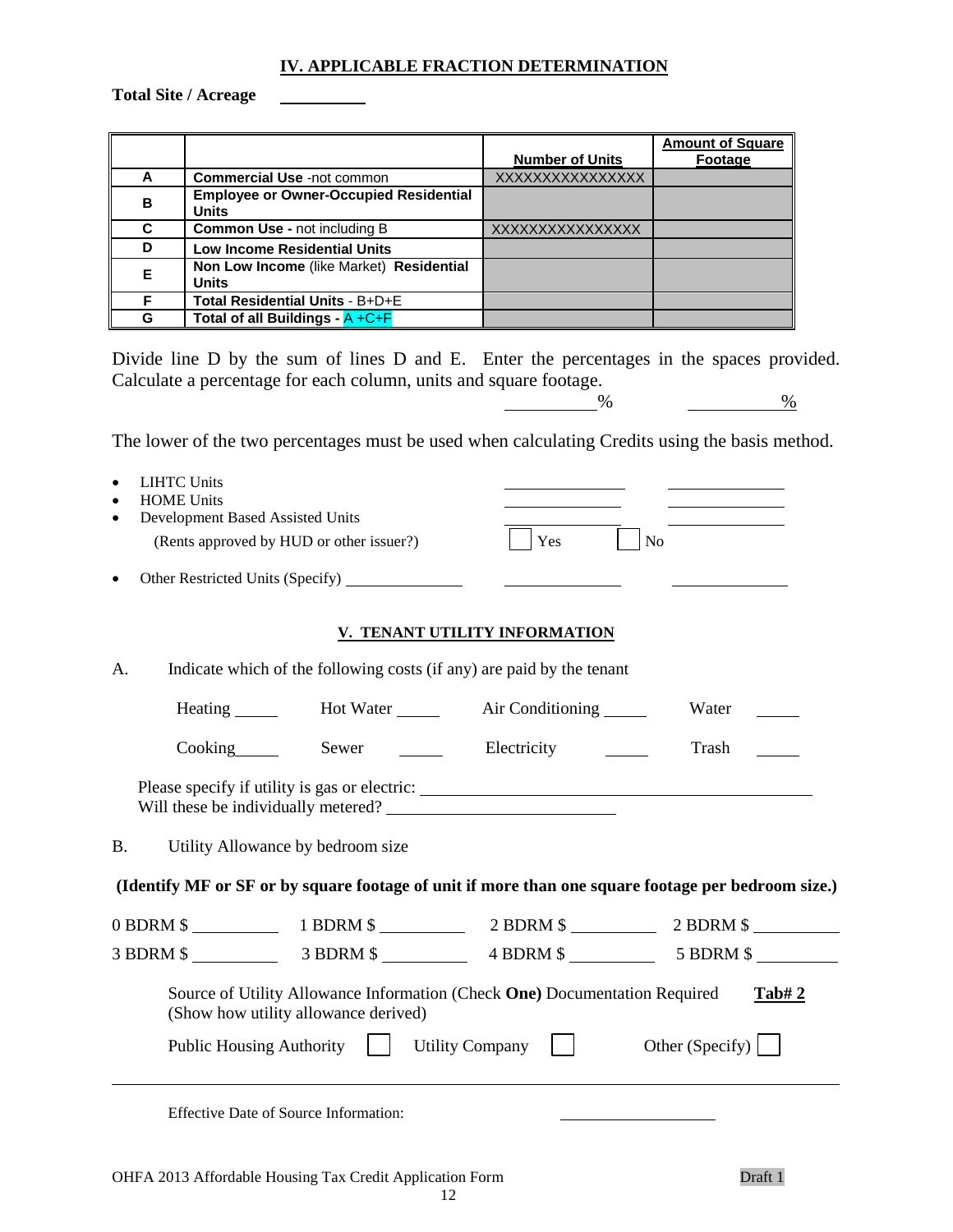#### **VI. DEVELOPMENT FINANCING (SOURCES OF FUNDS)**

#### **A. CONSTRUCTION FINANCING**

List all financing Commitments, including grants and Tax Credit equity. **If the Applicant plans to finance part or all of the Development out of its own resources, the Applicant must prove to OHFA's satisfaction that such resources are available and Committed solely for this purpose.** Any Owner equity contributions or deferred fees must also be listed below if the funds will provide a source of financing. Do not include "other" tangible (but not cash) contributions (i.e. discounted materials, fee waivers, etc).

| Source<br>No.   | Name of Lender or Other Source                                          | Principal             | Interest<br>Rate                         | Term               | Commitment<br>Date  |  |  |
|-----------------|-------------------------------------------------------------------------|-----------------------|------------------------------------------|--------------------|---------------------|--|--|
| 1.              |                                                                         |                       | $\%$                                     |                    |                     |  |  |
|                 |                                                                         |                       |                                          |                    |                     |  |  |
| 2.              |                                                                         |                       | $\%$                                     |                    |                     |  |  |
| 3.              |                                                                         |                       | $\%$                                     |                    |                     |  |  |
| 4.              |                                                                         |                       | $\%$                                     |                    |                     |  |  |
| 5.              |                                                                         |                       | $\%$                                     |                    |                     |  |  |
|                 | <b>Total Residential Construction Funds</b>                             |                       |                                          |                    |                     |  |  |
|                 | Complete the following for each Construction Lender or source of funds. |                       |                                          |                    |                     |  |  |
|                 |                                                                         |                       |                                          |                    |                     |  |  |
|                 |                                                                         |                       |                                          | Phone              |                     |  |  |
|                 |                                                                         |                       |                                          |                    |                     |  |  |
|                 | <b>Type:</b> $\Box$ Conventional $\Box$ CDBG<br>$ \cdot $ Federal       | $\vert$ HOME          | $\vert$ Local Gov't $\vert$ Owner Equity |                    |                     |  |  |
|                 |                                                                         |                       |                                          |                    |                     |  |  |
| Private         | Taxable Bond<br>State Gov't                                             | Tax Exempt Bond       |                                          | Other (Specify)    |                     |  |  |
|                 |                                                                         |                       |                                          |                    |                     |  |  |
| <b>Finance:</b> | Amortizing Loan   Balloon   BMIR *** Loan                               |                       |                                          | Credit Enhancement |                     |  |  |
|                 | Forgivable Loan   Grant<br>Deferred Loan                                | Owner Equity          |                                          |                    |                     |  |  |
|                 | Other (Specify)                                                         |                       | *** Below Market Interest Rate           |                    |                     |  |  |
|                 |                                                                         |                       |                                          |                    |                     |  |  |
|                 |                                                                         |                       |                                          |                    |                     |  |  |
|                 |                                                                         |                       |                                          |                    |                     |  |  |
|                 |                                                                         |                       |                                          |                    |                     |  |  |
|                 |                                                                         |                       |                                          |                    |                     |  |  |
|                 | $\vert$   Federal<br>Type:   Conventional   CDBG                        | $\vert$ HOME          | Local Gov't   Owner Equity               |                    |                     |  |  |
|                 | Taxable Bond  <br>Private    <br>State Gov't                            | Tax Exempt Bond       | $\Box$ Other (Specify)                   |                    |                     |  |  |
|                 |                                                                         |                       |                                          |                    |                     |  |  |
|                 |                                                                         |                       |                                          |                    |                     |  |  |
| <b>Finance:</b> | Balloon<br>  Amortizing Loan                                            | $\vert$ BMIR *** Loan | and the state of the state               |                    | Credit Enhancement  |  |  |
|                 | Deferred Loan<br>$\Box$ Forgivable Loan                                 | $\vert$ Grant         |                                          | Owner Equity       |                     |  |  |
|                 | Other (Specify)                                                         |                       | *** Below Market Interest Rate           |                    |                     |  |  |
|                 |                                                                         |                       |                                          |                    |                     |  |  |
|                 |                                                                         |                       |                                          |                    |                     |  |  |
|                 |                                                                         |                       |                                          |                    |                     |  |  |
|                 |                                                                         |                       |                                          |                    |                     |  |  |
|                 |                                                                         |                       |                                          |                    |                     |  |  |
| Type:           | Conventional<br>CDBG<br>Federal                                         | <b>HOME</b>           | Local Gov't                              |                    | <b>Owner Equity</b> |  |  |
|                 |                                                                         |                       |                                          |                    |                     |  |  |
| Private         | State Gov't<br><b>Taxable Bond</b>                                      | Tax Exempt Bond       |                                          | Other (Specify)    |                     |  |  |
|                 |                                                                         |                       |                                          |                    |                     |  |  |
| <b>Finance:</b> | Amortizing Loan<br>Balloon                                              | BMIR *** Loan         |                                          |                    | Credit Enhancement  |  |  |
|                 | Deferred Loan<br>Forgivable Loan                                        | Grant                 |                                          | Owner Equity       |                     |  |  |
|                 | Other (Specify)                                                         |                       | *** Below Market Interest Rate           |                    |                     |  |  |
|                 |                                                                         |                       |                                          |                    |                     |  |  |

**Make additional copies of this page if necessary.**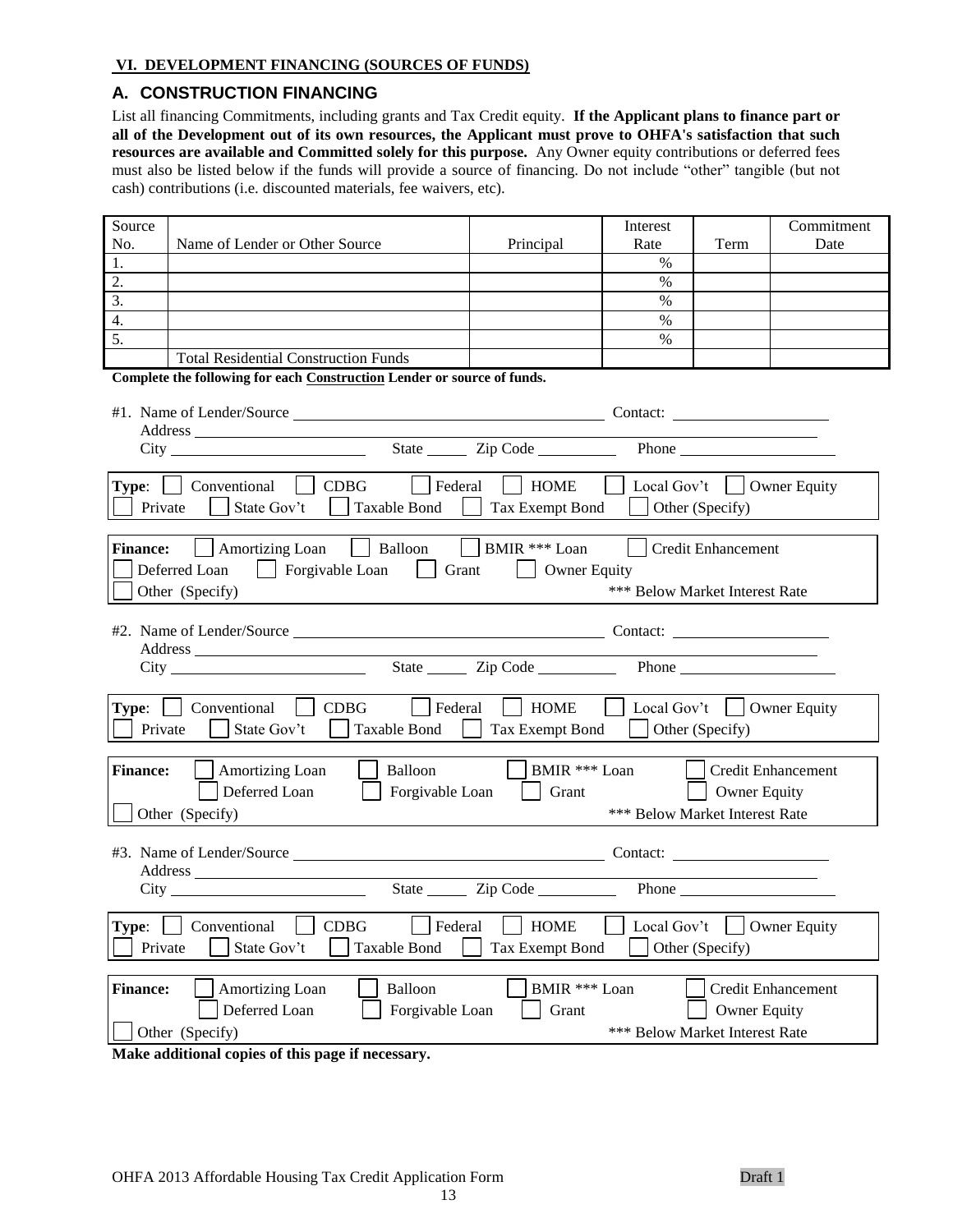#### **VI. DEVELOPMENT FINANCING (SOURCES OF FUNDS) [cont]**

### **B. PERMANENT FINANCING**

List all financing Commitments, including grants and Tax Credit equity. **If the Applicant plans to finance part or all of the Development out of its own resources, the Applicant must prove to OHFA's satisfaction that such resources are available and Committed solely for this purpose.** Any Owner equity contributions or deferred fees must also be listed below if the funds will provide a source of financing. Do not include "other" tangible (but not cash) contributions (i.e. discounted materials, fee waivers, etc).

| Source<br>No.                                                                       | Name of Lender or Other Source                                       | Principal              | Interest<br>Rate | Term/<br>Amort  | <b>Annual Debt</b><br>Service    | Commitment<br>Date |
|-------------------------------------------------------------------------------------|----------------------------------------------------------------------|------------------------|------------------|-----------------|----------------------------------|--------------------|
| 1.                                                                                  |                                                                      | \$                     | $\%$             |                 | \$                               |                    |
| 2.                                                                                  |                                                                      | \$                     | $\%$             |                 | \$                               |                    |
| 3.                                                                                  |                                                                      | \$                     | $\%$             |                 | \$                               |                    |
| 4.                                                                                  |                                                                      | \$                     | $\%$             |                 | \$                               |                    |
| $\overline{5}$ .                                                                    |                                                                      | \$                     | $\%$             |                 | \$                               |                    |
| 6.                                                                                  |                                                                      | \$                     | $\%$             |                 | \$                               |                    |
|                                                                                     | <b>Subtotal Permanent Financing</b>                                  | \$                     |                  |                 | $\mathbb{S}$                     |                    |
|                                                                                     | Gross Proceeds Historic Tax Credit                                   | $\mathcal{S}$          |                  |                 |                                  |                    |
|                                                                                     | <b>Gross Proceeds Low-Income Tax Credits</b>                         | \$                     |                  |                 |                                  |                    |
|                                                                                     | <b>Total Permanent Financing Sources</b>                             |                        |                  |                 |                                  |                    |
|                                                                                     | Complete the following for each Permanent Lender or source of funds. |                        |                  |                 |                                  |                    |
|                                                                                     |                                                                      |                        |                  |                 |                                  |                    |
|                                                                                     |                                                                      |                        |                  |                 |                                  |                    |
|                                                                                     | City                                                                 | State <u>Cip</u> Code  |                  |                 |                                  |                    |
|                                                                                     |                                                                      |                        |                  |                 |                                  |                    |
| Type:                                                                               | Conventional<br><b>CDBG</b>                                          | Federal<br><b>HOME</b> |                  |                 | Local Gov't $\vert$ Owner Equity |                    |
|                                                                                     |                                                                      |                        |                  |                 |                                  |                    |
| Private                                                                             | State Gov't<br><b>Taxable Bond</b>                                   | Tax Exempt Bond        |                  |                 | Other (Specify)                  |                    |
|                                                                                     |                                                                      |                        |                  |                 |                                  |                    |
| <b>Finance:</b>                                                                     | Balloon<br>Amortizing Loan                                           | BMIR *** Loan          |                  |                 | <b>Credit Enhancement</b>        |                    |
| Deferred Loan                                                                       | Forgivable Loan<br>Grant                                             | <b>Owner Equity</b>    |                  | Other (Specify) |                                  |                    |
|                                                                                     |                                                                      |                        |                  |                 |                                  |                    |
|                                                                                     |                                                                      |                        |                  |                 | Contact:                         |                    |
|                                                                                     |                                                                      |                        |                  |                 |                                  |                    |
|                                                                                     | City                                                                 | State <u>Cip</u> Code  |                  |                 |                                  |                    |
|                                                                                     |                                                                      |                        |                  |                 |                                  |                    |
| <b>Type:</b>                                                                        | <b>CDBG</b><br>Conventional                                          | Federal<br><b>HOME</b> |                  |                 | Local Gov't $\Box$ Owner Equity  |                    |
| Private                                                                             | State Gov't<br>Taxable Bond                                          | Tax Exempt Bond        |                  |                 | Other (Specify)                  |                    |
|                                                                                     |                                                                      |                        |                  |                 |                                  |                    |
| <b>Finance:</b>                                                                     | Amortizing Loan<br>$\vert$ Balloon                                   | BMIR *** Loan          |                  |                 | <b>Credit Enhancement</b>        |                    |
| Deferred Loan                                                                       | Forgivable Loan<br>Grant                                             | <b>Owner Equity</b>    |                  | Other (Specify) |                                  |                    |
|                                                                                     |                                                                      |                        |                  |                 |                                  |                    |
|                                                                                     | #3. Name of Lender/Source                                            |                        |                  | Contact:        |                                  |                    |
| Address                                                                             |                                                                      |                        |                  |                 |                                  |                    |
| State Zip Code<br>Phone                                                             |                                                                      |                        |                  |                 |                                  |                    |
|                                                                                     |                                                                      |                        |                  |                 |                                  |                    |
| Type:                                                                               | CDBG<br>Conventional                                                 | <b>HOME</b><br>Federal |                  | Local Gov't     | <b>Owner Equity</b>              |                    |
| Private<br>State Gov't<br><b>Taxable Bond</b><br>Tax Exempt Bond<br>Other (Specify) |                                                                      |                        |                  |                 |                                  |                    |
|                                                                                     |                                                                      |                        |                  |                 |                                  |                    |
| <b>Finance:</b>                                                                     | <b>Amortizing Loan</b><br>Balloon                                    | BMIR *** Loan          |                  |                 | Credit Enhancement               |                    |
|                                                                                     |                                                                      |                        |                  |                 |                                  |                    |
| Deferred Loan<br>Forgivable Loan<br>Other (Specify)<br><b>Owner Equity</b><br>Grant |                                                                      |                        |                  |                 |                                  |                    |

**Make additional copies of this page if necessary.**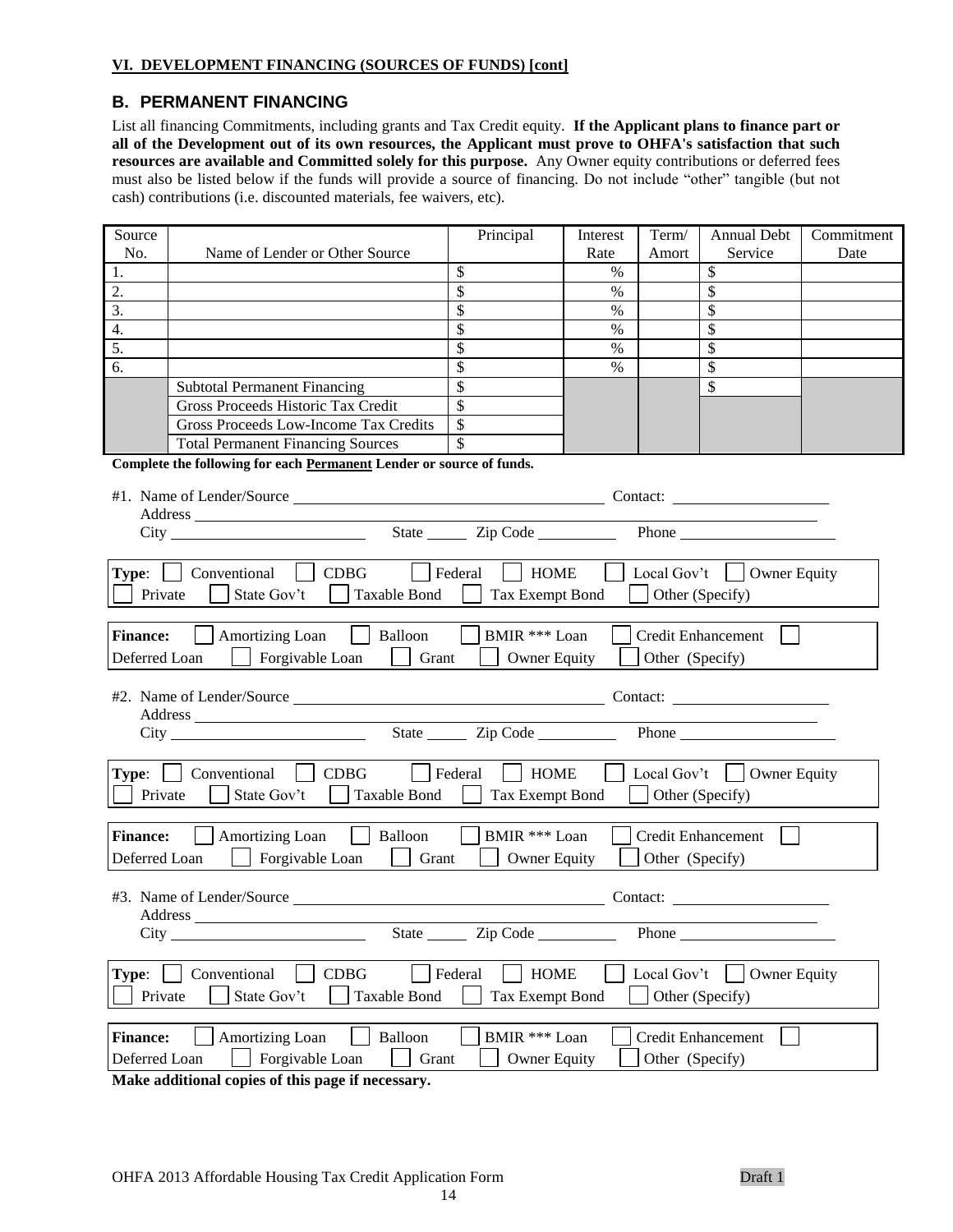## **VII. TAX CREDIT SYNDICATION**

|    | Tax Credit Syndication (Provide as much information and documentation as is available at time of Application.)<br>A. Does this Development qualify for Historic Rehabilitation Credits? Yes |                                                                  | No   |                      |
|----|---------------------------------------------------------------------------------------------------------------------------------------------------------------------------------------------|------------------------------------------------------------------|------|----------------------|
|    |                                                                                                                                                                                             |                                                                  |      |                      |
|    | ,我们也不会有什么。""我们的人,我们也不会有什么?""我们的人,我们也不会有什么?""我们的人,我们也不会有什么?""我们的人,我们也不会有什么?""我们的人<br>B. Actual or anticipated Syndicators or Equity Sources:<br>1. Name Source                               |                                                                  |      |                      |
|    | Address                                                                                                                                                                                     |                                                                  |      |                      |
|    |                                                                                                                                                                                             |                                                                  |      |                      |
|    | Contact                                                                                                                                                                                     |                                                                  |      |                      |
|    | E-mail                                                                                                                                                                                      |                                                                  |      |                      |
| 2. | Name Source                                                                                                                                                                                 | <u> 1989 - Jan Salaman Salaman (j. 1989)</u>                     |      |                      |
|    | Address                                                                                                                                                                                     | <u> 1989 - Johann John Stone, meilich aus der Stone († 1989)</u> |      |                      |
|    |                                                                                                                                                                                             |                                                                  |      |                      |
|    | Contact                                                                                                                                                                                     |                                                                  |      |                      |
|    | E-mail                                                                                                                                                                                      |                                                                  |      |                      |
|    | Rent Subsidy Anticipated                                                                                                                                                                    | <b>VIII. SUBSIDIES</b>                                           |      | <b>Approval Date</b> |
|    | RD (formerly FmHa)                                                                                                                                                                          |                                                                  | %    |                      |
|    | HUD Development-Based Section 8 Certificates<br>or HAP Contracts                                                                                                                            |                                                                  | %    |                      |
|    | <b>HUD Vouchers</b>                                                                                                                                                                         |                                                                  | %    |                      |
|    | <b>HUD Tenant-Based Certificates</b>                                                                                                                                                        |                                                                  | %    |                      |
|    |                                                                                                                                                                                             |                                                                  | $\%$ |                      |
|    | <b>State</b>                                                                                                                                                                                |                                                                  | %    |                      |
|    | Local                                                                                                                                                                                       |                                                                  | %    |                      |
|    | Owner                                                                                                                                                                                       |                                                                  | %    |                      |
|    | Other (specify)                                                                                                                                                                             |                                                                  | $\%$ |                      |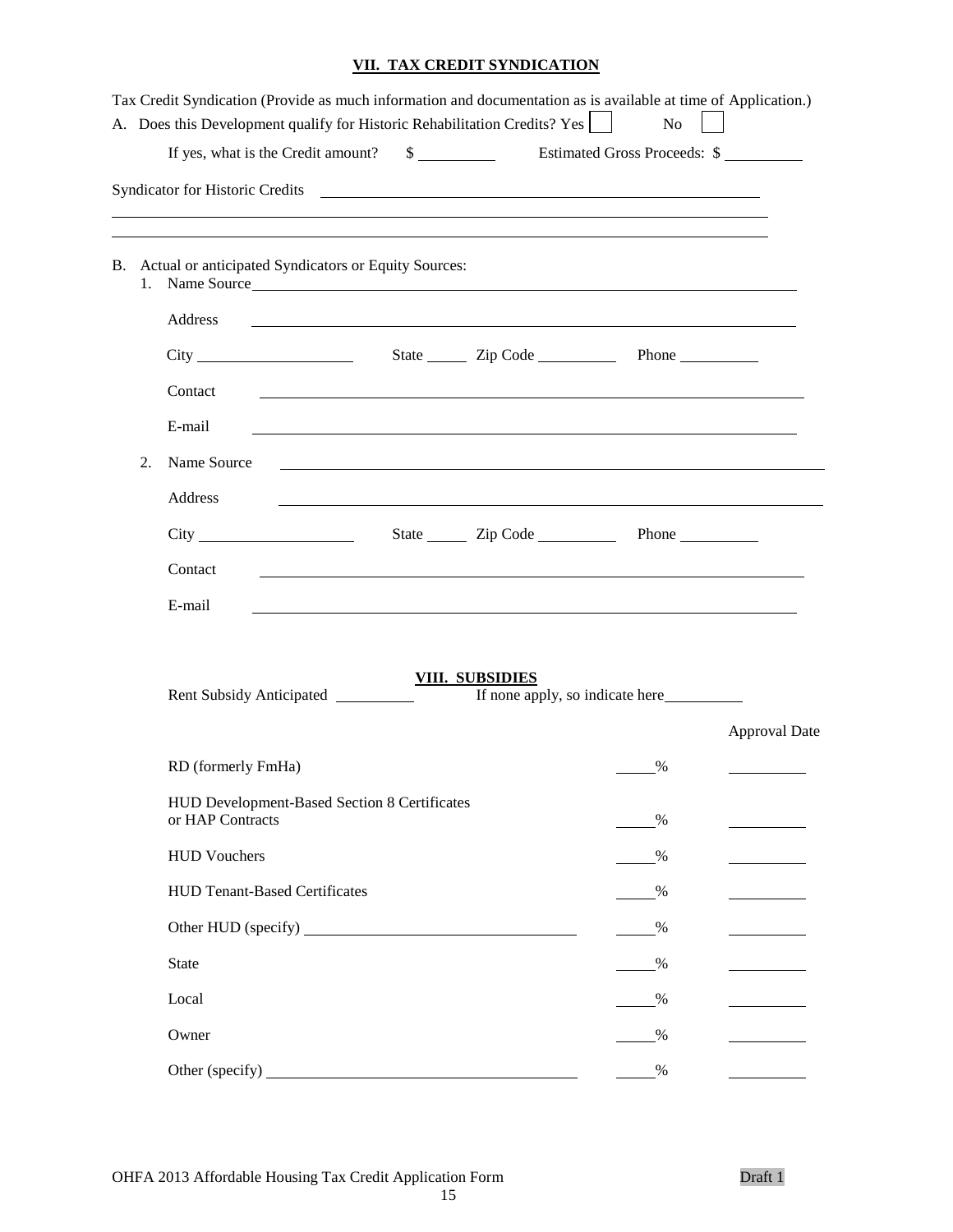

**Instructions are on the first tab.**

**Note!!!**

**Once complete, print the Excel Worksheets and insert at the end of Tab 1 of this Application. Pro forma should be inserted in Tab 3. If these pages are not included, this is an incurable Failed Threshold item.**

**\*If the spreadsheets do not work for your project, contact OHFA Staff.**



#### *XIV. DEVELOPMENT TIMETABLE*

**Indicate the actual or expected date (INCLUDE DAY) by which the following activities will have been completed.** 

| <b>Actual or Scheduled</b>                               |                                       |         |
|----------------------------------------------------------|---------------------------------------|---------|
| Month/Day/Year                                           | Activity                              |         |
|                                                          | Site                                  |         |
|                                                          | Option/Contract                       |         |
|                                                          | Carryover                             |         |
|                                                          | Acquisition                           |         |
|                                                          | Zoning Approval                       |         |
|                                                          | <b>Tax Abatement</b>                  |         |
|                                                          | <b>Environmental Review Completed</b> |         |
|                                                          | Plan                                  |         |
|                                                          | <b>Conditional Use Permit</b>         |         |
|                                                          | Variance                              |         |
|                                                          | <b>Site Plan Review</b>               |         |
| OHFA 2013 Affordable Housing Tax Credit Application Form |                                       | Draft 1 |
|                                                          | 16                                    |         |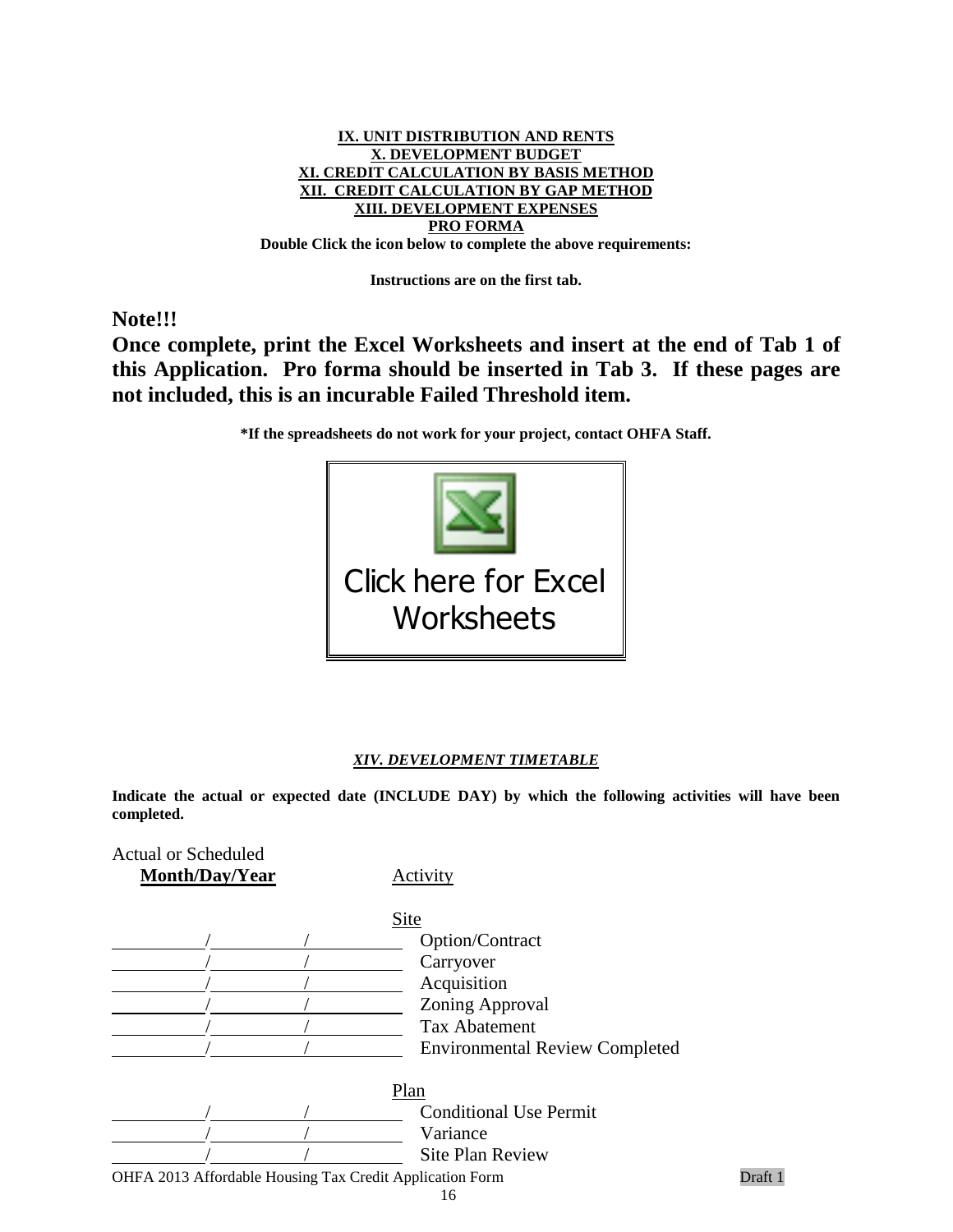| <b>Building Permit</b>            |
|-----------------------------------|
| Final Plans/Specs                 |
| Closing                           |
| Property Transfer                 |
|                                   |
| <b>Construction Financing</b>     |
| Loan Application                  |
| <b>Conditional Commitment</b>     |
| <b>Firm Commitment</b>            |
| Closing and Disbursement          |
| Construction                      |
| <b>Construction Start</b>         |
| Progress Review                   |
| <b>Construction Completion</b>    |
|                                   |
| <b>Permanent Financing</b>        |
| Loan Application                  |
| <b>Conditional Commitment</b>     |
| <b>Firm Commitment</b>            |
| Closing and Disbursement          |
|                                   |
| <b>Other Loans and Grants</b>     |
| Type & Source:                    |
| Application                       |
| Closing or Award                  |
| <b>Equity Syndication</b>         |
| <b>Letter of Commitment</b>       |
| Partnership Closing               |
|                                   |
| Other                             |
| 10% of Development Costs Incurred |
| Tax Credit Carryover Allocation   |
| Placed-In-Service                 |
| Occupancy of All Low-Income Units |

### **XV. APPLICATION FEE**

17

Amount of application fee submitted:  $\quad \$ 

(Make check payable to **OHFA**)

Refer to Section 330:36-4-3(a)(1) for fee amounts.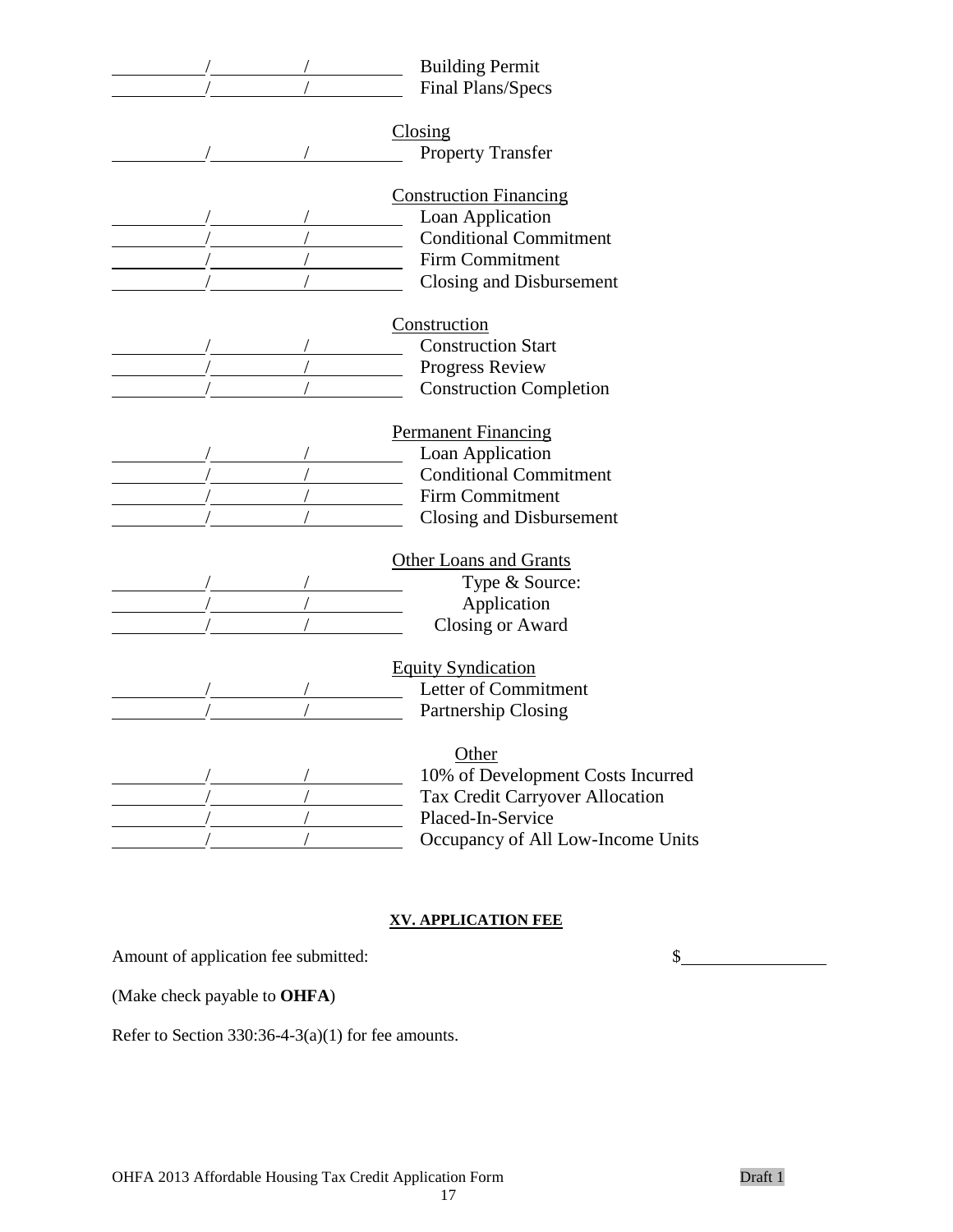#### **XVI. APPLICANT AFFIDAVIT**

| <b>STATE OF</b>  |         |
|------------------|---------|
|                  | $)$ SS: |
| <b>COUNTY OF</b> |         |

The undersigned, the undersigned, the undersigned, the undersigned, the undersident of lawful age, being first duly sworn, on oath says that:

- 1. The undersigned is the duly authorized agent of the Applicant submitting the Affordable Housing Tax Credit Application which is attached to this statement, for the purpose of Certifying the facts pertaining to the Application, facts pertaining to the nonexistence of collusion among Applicants and between Applicants and State officials or employees, as well as facts pertaining to not giving or offering of things of value to government personnel in return for special consideration in the Allocation of Affordable Housing Tax Credits pursuant to the Application to which this statement is attached.
- 2. The undersigned, being duly authorized, hereby represents and Certifies that the foregoing information, to the best of his/her knowledge, is true, complete and accurately describes the proposed Development. The undersigned is fully aware of the facts and circumstances surrounding the making of the Application to which this statement is attached and has been personally and directly involved in the proceedings leading to the submission of such Application. Misrepresentations of any kind will be grounds for denial or loss of the Tax Credits and may affect future participation in the Tax Credit Program in Oklahoma.
- 3. Neither the Applicant nor anyone subject to the Applicant's direction or Control has been a party (i) to any collusion among Applicants by agreement to refrain from making Application, (ii) to any discussions between Applicants and any State official concerning exchange of money or other things of value for special consideration in granting an Allocation of Affordable Housing Tax Credits, (iii) to paying, giving or donating or agreeing to pay, give or donate to any officer or employee of the State of Oklahoma or to any officer or employee of Oklahoma Housing Finance Agency, any money or other thing of value, either directly or indirectly, in procuring an Allocation of Affordable Housing Tax Credit pursuant to the Application to which this statement is attached.
- 4. The undersigned is responsible (i) for ensuring that the Development consists or will consist of a Qualified Building(s) as defined in the Code, and will satisfy all applicable requirements of federal tax law in the acquisition, rehabilitation, or construction and operation of the Development to receive an Allocation of Affordable Housing Tax Credit, and (ii) for all calculations and figures relating to the determination of the Eligible Basis for the Building(s) and understands and agrees that the amount of the Affordable Housing Tax Credit is calculated by references to the figure submitted with this Application, as to the Eligible Basis and qualified basis of the Development and individual Buildings. The undersigned Applicant certifies that all builder fees, and Developer fees are properly disclosed and conform to Section 330:36-4-2.1 (b)(c) of OHFA's Rules.